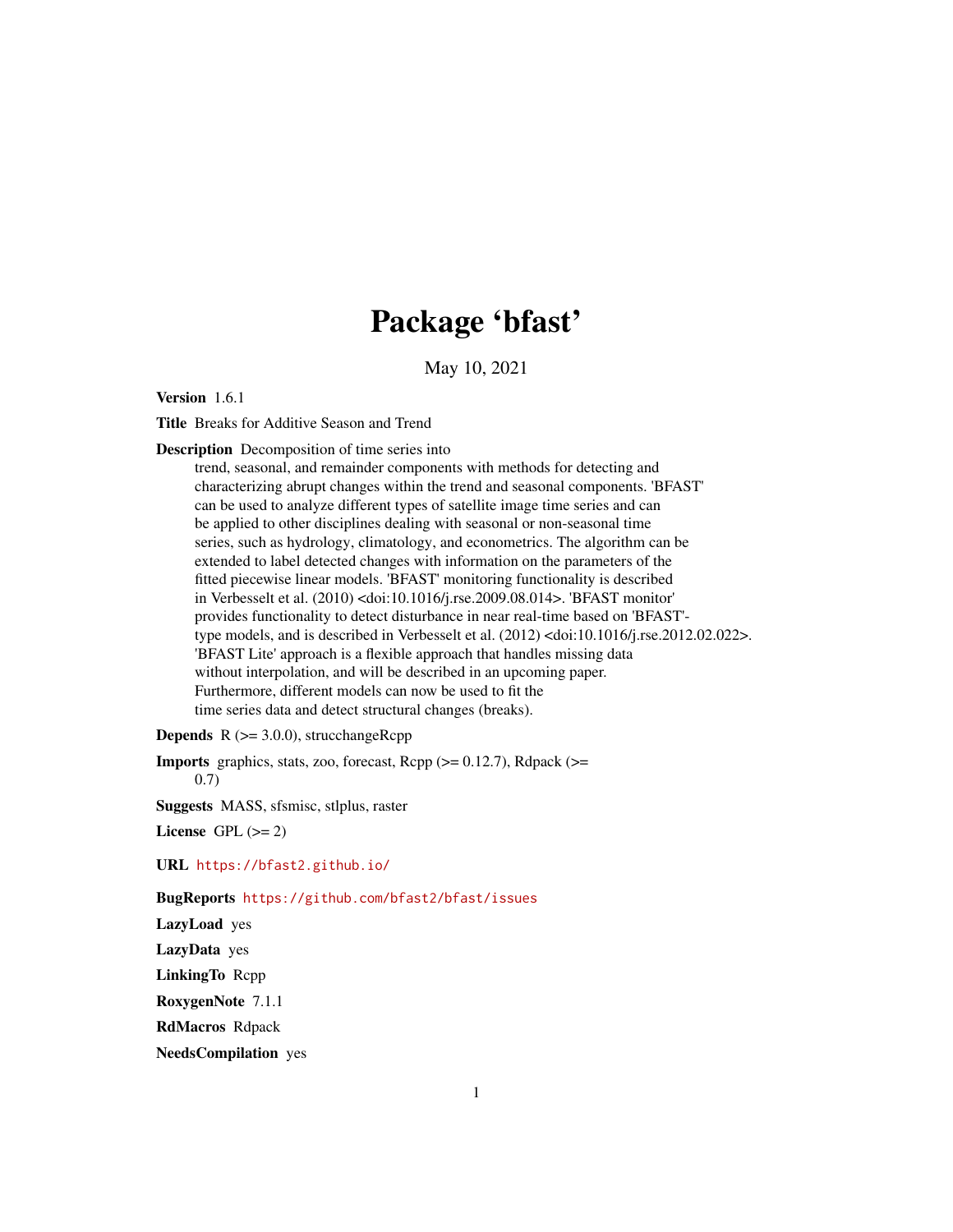Author Jan Verbesselt [aut], Dainius Masiliunas [aut, cre] (<https://orcid.org/0000-0001-5654-1277>), Achim Zeileis [aut], Rob Hyndman [ctb], Marius Appel [aut], Martin Jung [ctb], Andrei Mirt [ctb] (<https://orcid.org/0000-0003-3654-2090>), Paulo Negri Bernardino [ctb], Dongdong Kong [ctb] (<https://orcid.org/0000-0003-1836-8172>) Maintainer Dainius Masiliunas <pastas4@gmail.com>

Repository CRAN

Date/Publication 2021-05-10 14:12:11 UTC

## R topics documented:

|       |                                                                                                  | $\overline{2}$ |
|-------|--------------------------------------------------------------------------------------------------|----------------|
|       | $bfast\_cpp\_closest from \ldots \ldots \ldots \ldots \ldots \ldots \ldots \ldots \ldots \ldots$ | $\overline{4}$ |
|       |                                                                                                  | $\overline{4}$ |
|       |                                                                                                  | - 8            |
|       |                                                                                                  | -11            |
|       |                                                                                                  | -12            |
|       |                                                                                                  |                |
|       |                                                                                                  |                |
|       |                                                                                                  | 21             |
|       |                                                                                                  | -23            |
|       |                                                                                                  | -23            |
|       |                                                                                                  | -24            |
|       | modisraster                                                                                      | 24             |
|       | ndvi                                                                                             |                |
|       | plot.bfast                                                                                       | 25             |
|       |                                                                                                  | <sup>26</sup>  |
|       |                                                                                                  | 27             |
|       |                                                                                                  | 28             |
|       |                                                                                                  |                |
| Index |                                                                                                  | 29             |

bfast-package *Breaks For Additive Season and Trend (BFAST)*

#### Description

BFAST integrates the decomposition of time series into trend, seasonal, and remainder components with methods for detecting and characterizing abrupt changes within the trend and seasonal components. BFAST can be used to analyze different types of satellite image time series and can

<span id="page-1-0"></span>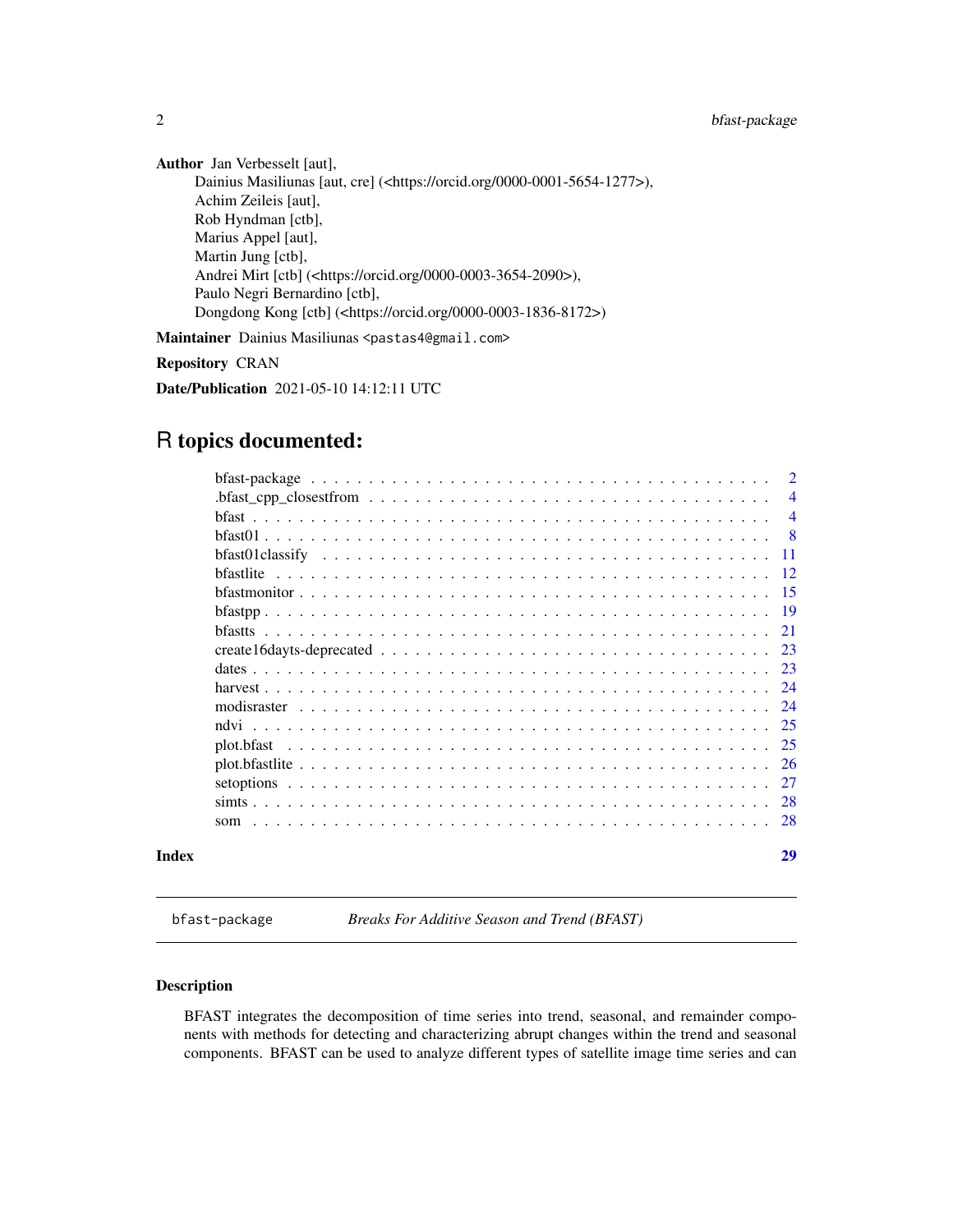#### <span id="page-2-0"></span>bfast-package 3

be applied to other disciplines dealing with seasonal or non-seasonal time series,such as hydrology, climatology, and econometrics. The algorithm can be extended to label detected changes with information on the parameters of the fitted piecewise linear models.

Additionally monitoring disturbances in BFAST-type models at the end of time series (i.e., in near real-time) is available: Based on a model for stable historical behaviour abnormal changes within newly acquired data can be detected. Different models are available for modeling the stable historical behavior. A season-trend model (with harmonic seasonal pattern) is used as a default in the regresssion modelling.

#### Details

The package contains:

- [bfast\(\)](#page-3-1): Main function for iterative decomposition and break detection as described in Verbesselt et al (2010a,b).
- [bfastlite\(\)](#page-11-1): lightweight and fast detection of all breaks in a time series using a single iteration with all components at once.
- [bfastmonitor\(\)](#page-14-1): Monitoring approach for detecting disturbances in near real-time (see Verbesselt et al. 2012).
- [bfastpp\(\)](#page-18-1): Data pre-processing for BFAST-type modeling.
- Functions for plotting and printing, see [bfast\(\)](#page-3-1).
- [simts:](#page-27-1) Artificial example data set.
- [harvest:](#page-23-1) NDVI time series of a P. radiata plantation that is harvested.
- [som:](#page-27-2) NDVI time series of locations in the south of Somalia to illustrate the near real-time disturbance approach

#### Package options

bfast uses the following options to modify the default behaviour:

- bfast.prefer\_matrix\_methods: logical value defining whether methods should try to use the design matrix instead of the formula and a dataframe whenever possible. This can avoid expensive repeated calls of model.matrix and model.frame and make model fitting faster using lm.fit.
- bfast.use\_bfastts\_modifications: logical value defining whether a faster version of [bfastts\(\)](#page-20-1) should be used.
- strucchange.use\_armadillo: logical value defining whether to use C++ optimised code paths in strucchangeRcpp.

By default, all three are enabled. See [set\\_fallback\\_options\(\)](#page-26-1) for a convenient interface for setting them all off for debugging purposes.

#### References

Verbesselt J, Zeileis A, Herold M (2012). "Near real-time disturbance detection using satellite image time series." *Remote Sensing of Environment*, 123, 98–108. ISSN 0034-4257, doi: [10.1016/](https://doi.org/10.1016/j.rse.2012.02.022) [j.rse.2012.02.022,](https://doi.org/10.1016/j.rse.2012.02.022) <https://doi.org/10.1016/j.rse.2012.02.022>.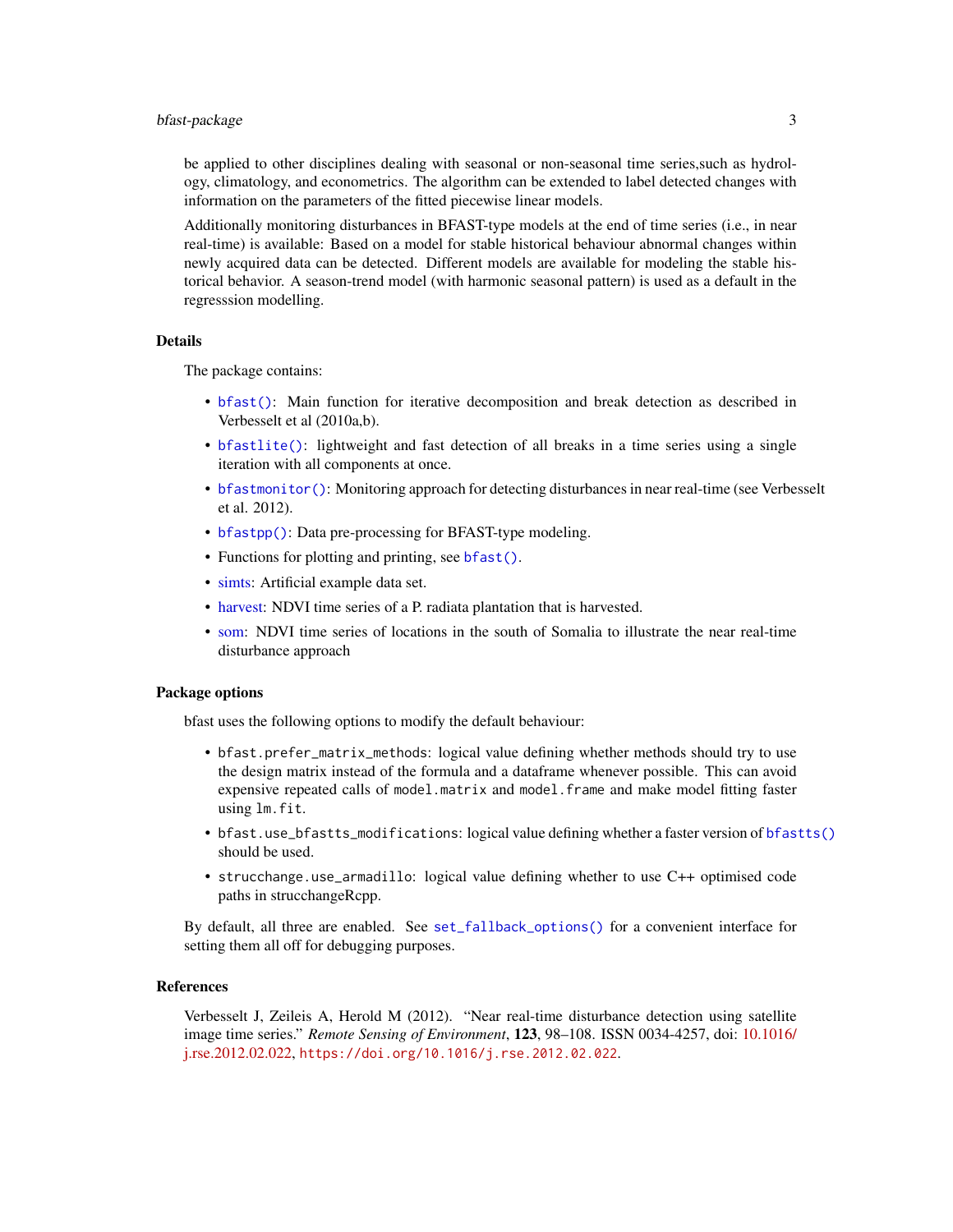<span id="page-3-0"></span>Verbesselt J, Hyndman R, Newnham G, Culvenor D (2010). "Detecting trend and seasonal changes in satellite image time series." *Remote Sensing of Environment*, 114(1), 106–115. ISSN 0034-4257, doi: [10.1016/j.rse.2009.08.014,](https://doi.org/10.1016/j.rse.2009.08.014) <https://doi.org/10.1016/j.rse.2009.08.014>.

Verbesselt J, Hyndman R, Zeileis A, Culvenor D (2010). "Phenological change detection while accounting for abrupt and gradual trends in satellite image time series." *Remote Sensing of Environment*, 114(12), 2970–2980. ISSN 0034-4257, doi: [10.1016/j.rse.2010.08.003,](https://doi.org/10.1016/j.rse.2010.08.003) [https://doi.](https://doi.org/10.1016/j.rse.2010.08.003) [org/10.1016/j.rse.2010.08.003](https://doi.org/10.1016/j.rse.2010.08.003).

.bfast\_cpp\_closestfrom

*For all elements of a vector a, find the closest elements in a vector B and returns resulting indexes*

#### Description

For all elements of a vector a, find the closest elements in a vector B and returns resulting indexes

#### Usage

.bfast\_cpp\_closestfrom(a, b, twosided)

#### Arguments

| a            | numeric vector, ordered                                                                                                                   |
|--------------|-------------------------------------------------------------------------------------------------------------------------------------------|
| <sub>b</sub> | numeric vector, ordered                                                                                                                   |
| twosided     | logical value, if false, indexes will always point to elements in b that are less<br>than or equal to elements in a but not greater than. |

#### Value

integer vector of the same size as a with elements represnting indexes pointing to closest values in b

<span id="page-3-1"></span>

| bfast | Break Detection in the Seasonal and Trend Component of a Univariate |
|-------|---------------------------------------------------------------------|
|       | <i>Time Series</i>                                                  |

#### Description

Iterative break detection in seasonal and trend component of a time series. Seasonal breaks is a function that combines the iterative decomposition of time series into trend, seasonal and remainder components with significant break detection in the decomposed components of the time series.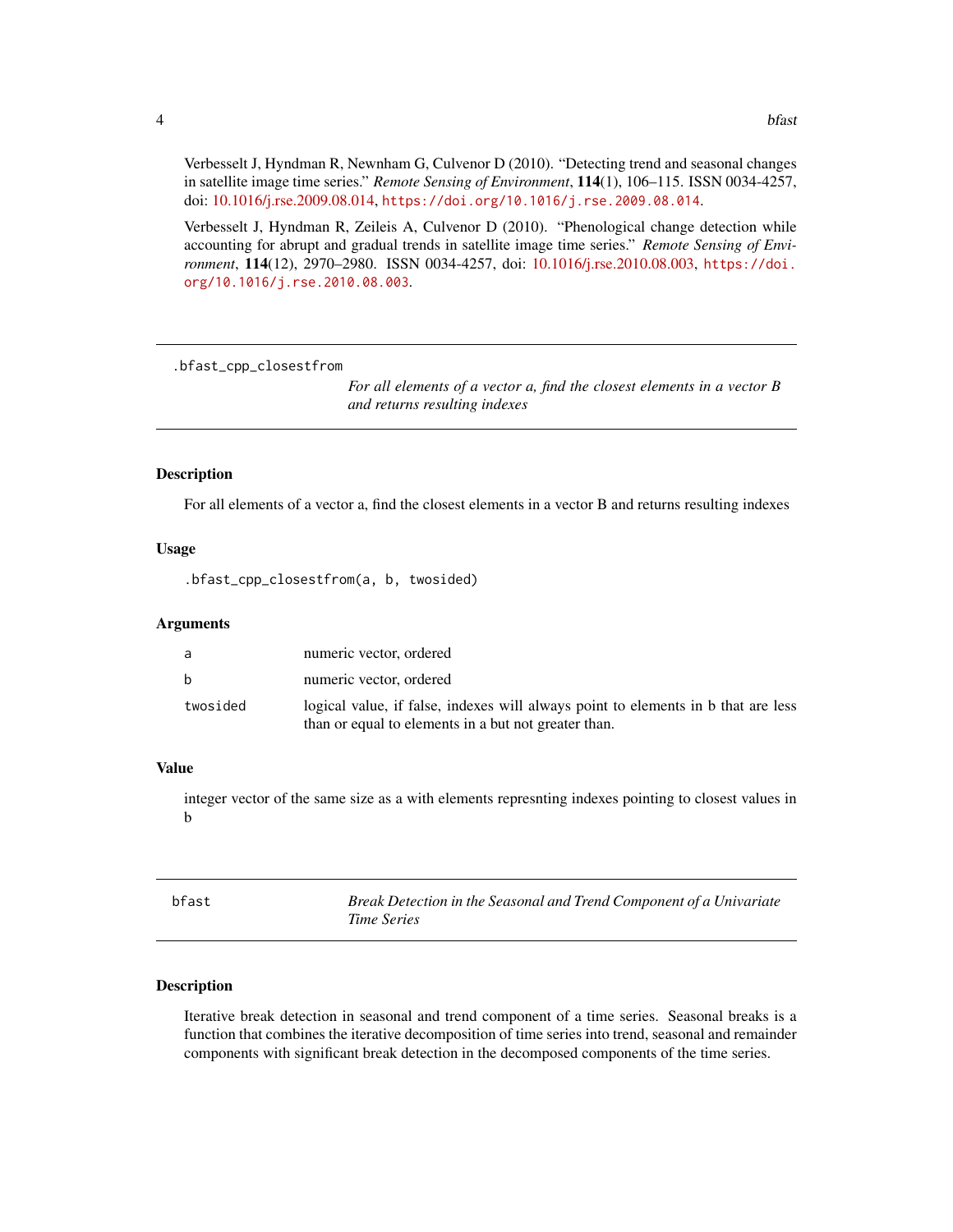<span id="page-4-0"></span>bfast 5

### Usage

```
bfast(
 Yt,
 h = 0.15,
 season = c("dummy", "harmonic", "none"),
 max.iter = 10,
 breaks = NULL,
 hpc = "none",
  level = 0.05,decomp = c("stl", "stlplus"),
  type = "OLS-MOSUM",
  ...
\mathcal{L}
```
### Arguments

| Yt       | univariate time series to be analyzed. This should be an object of class "ts" with<br>a frequency greater than one.                                                                                                                                                                                                                                                                                                                                                                                                                                                                                                              |
|----------|----------------------------------------------------------------------------------------------------------------------------------------------------------------------------------------------------------------------------------------------------------------------------------------------------------------------------------------------------------------------------------------------------------------------------------------------------------------------------------------------------------------------------------------------------------------------------------------------------------------------------------|
| h        | minimal segment size between potentially detected breaks in the trend model<br>given as fraction relative to the sample size (i.e. the minimal number of obser-<br>vations in each segment divided by the total length of the timeseries).                                                                                                                                                                                                                                                                                                                                                                                       |
| season   | the seasonal model used to fit the seasonal component and detect seasonal breaks<br>(i.e. significant phenological change). There are three options: "dummy", "har-<br>monic", or "none" where "dummy" is the model proposed in the first Remote<br>Sensing of Environment paper and "harmonic" is the model used in the second<br>Remote Sensing of Environment paper (See paper for more details) and where<br>"none" indicates that no seasonal model will be fitted (i.e. $St = 0$ ). If there is no<br>seasonal cycle (e.g. frequency of the time series is 1) "none" can be selected to<br>avoid fitting a seasonal model. |
| max.iter | maximum amount of iterations allowed for estimation of breakpoints in seasonal<br>and trend component.                                                                                                                                                                                                                                                                                                                                                                                                                                                                                                                           |
| breaks   | integer specifying the maximal number of breaks to be calculated. By default<br>the maximal number allowed by h is used.                                                                                                                                                                                                                                                                                                                                                                                                                                                                                                         |
| hpc      | A character specifying the high performance computing support. Default is<br>"none", can be set to "foreach". Install the "foreach" package for hpc support.                                                                                                                                                                                                                                                                                                                                                                                                                                                                     |
| level    | numeric; threshold value for the sctest.efp test; if a length 2 vector is passed, the<br>first value is used for the trend, the second for the seasonality                                                                                                                                                                                                                                                                                                                                                                                                                                                                       |
| decomp   | "stlplus" or "stl": the function to use for decomposition. stl can handle sparse<br>time series $(1 <$ frequency $<$ 4), stlplus can handle NA values in the time series.                                                                                                                                                                                                                                                                                                                                                                                                                                                        |
| type     | character, indicating the type argument to efp                                                                                                                                                                                                                                                                                                                                                                                                                                                                                                                                                                                   |
| .        | additional arguments passed to stlplus::stlplus(), if its usage has been en-<br>abled, otherwise ignored.                                                                                                                                                                                                                                                                                                                                                                                                                                                                                                                        |

#### Details

The algorithm decomposes the input time series Yt into three components: trend, seasonality and remainder, using the function defined by the decomp parameter. Then each component is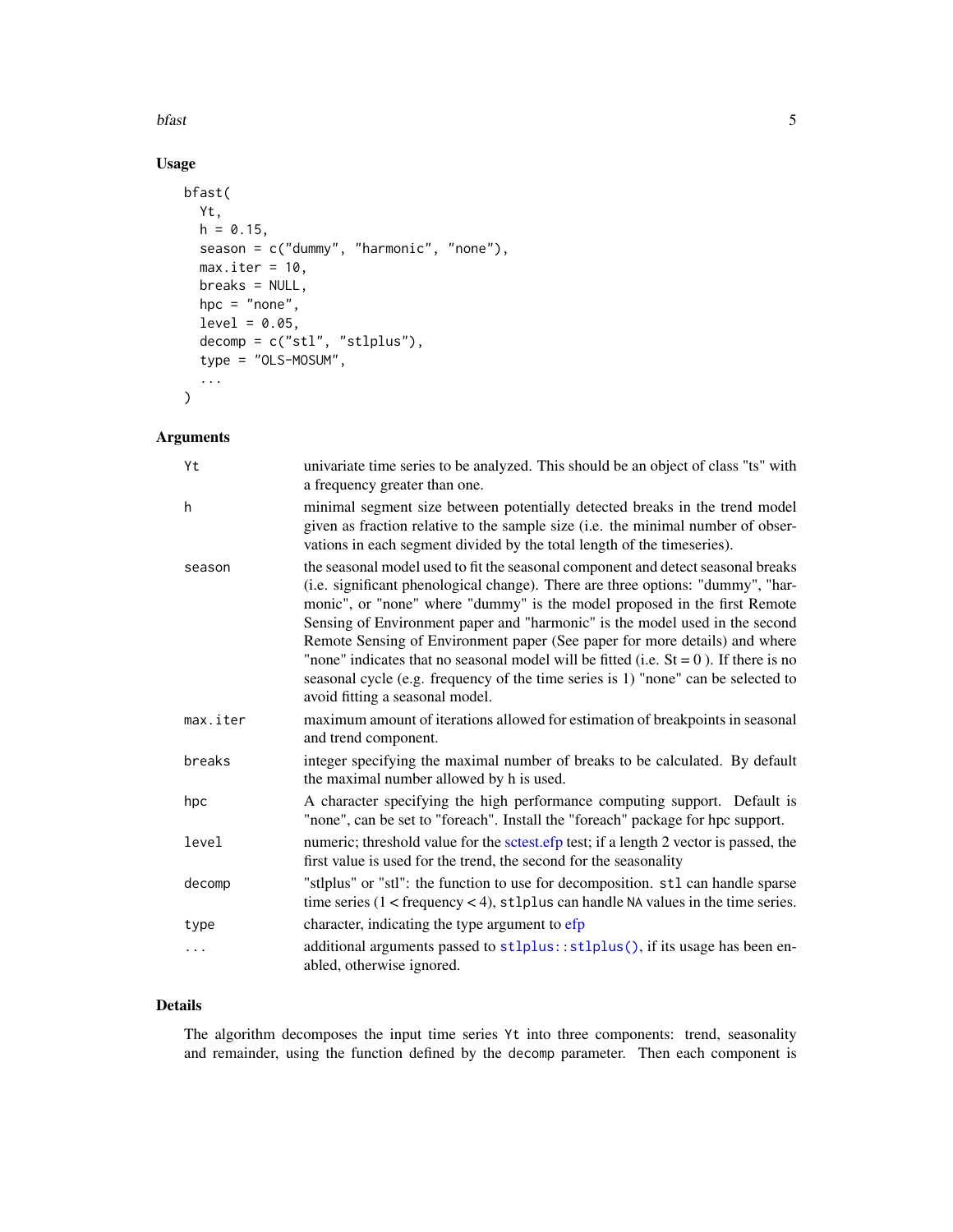<span id="page-5-0"></span>checked for at least one significant break using  $strucchangeRcpp$ :  $efp()$ , and if there is one, [strucchangeRcpp::breakpoints\(\)](#page-0-0) is run on the component. The result allows differentiating between breaks in trend and seasonality.

#### Value

An object of the class "bfast" is a list with the following elements:

| Yt        | equals the Yt used as input.                                                                                        |  |  |
|-----------|---------------------------------------------------------------------------------------------------------------------|--|--|
| output    | is a list with the following elements (for each iteration):                                                         |  |  |
| Τt        | the fitted trend component                                                                                          |  |  |
| St        | the fitted seasonal component                                                                                       |  |  |
| Nt        | the noise or remainder component                                                                                    |  |  |
| Vt        | equals the deseasonalized data Yt - St for each iteration                                                           |  |  |
| bp.Vt     | output of the breakpoints function for the trend model. Note that the output breakpoints are index numbers of na. o |  |  |
| ci.Vt     | output of the <b>breakpoints</b> confint function for the trend model                                               |  |  |
| Wt        | equals the detrended data Yt - Tt for each iteration                                                                |  |  |
| bp.Wt     | output of the breakpoints function for the seasonal model. Note that the output breakpoints are index numbers of na |  |  |
| ci.Wt     | output of the breakpoints confint function for the seasonal model                                                   |  |  |
| nobp      | is a list with the following elements:                                                                              |  |  |
|           | logical, TRUE if there are no breakpoints detected<br>nobp.Vt                                                       |  |  |
|           | logical, TRUE if there are no breakpoints detected<br>nobp.Wt                                                       |  |  |
| Magnitude | magnitude of the biggest change detected in the trend component                                                     |  |  |
|           |                                                                                                                     |  |  |

# Author(s)

Jan Verbesselt

#### References

Verbesselt J, Hyndman R, Newnham G, Culvenor D (2010). "Detecting trend and seasonal changes in satellite image time series." *Remote Sensing of Environment*, 114(1), 106–115. ISSN 0034-4257, doi: [10.1016/j.rse.2009.08.014,](https://doi.org/10.1016/j.rse.2009.08.014) <https://doi.org/10.1016/j.rse.2009.08.014>.

Time timing of the biggest change detected in the trend component

Verbesselt J, Hyndman R, Zeileis A, Culvenor D (2010). "Phenological change detection while accounting for abrupt and gradual trends in satellite image time series." *Remote Sensing of Environment*, 114(12), 2970–2980. ISSN 0034-4257, doi: [10.1016/j.rse.2010.08.003,](https://doi.org/10.1016/j.rse.2010.08.003) [https://doi.](https://doi.org/10.1016/j.rse.2010.08.003) [org/10.1016/j.rse.2010.08.003](https://doi.org/10.1016/j.rse.2010.08.003).

#### See Also

[plot.bfast](#page-24-1) for plotting of bfast() results.

[breakpoints](#page-0-0) for more examples and background information about estimation of breakpoints in time series.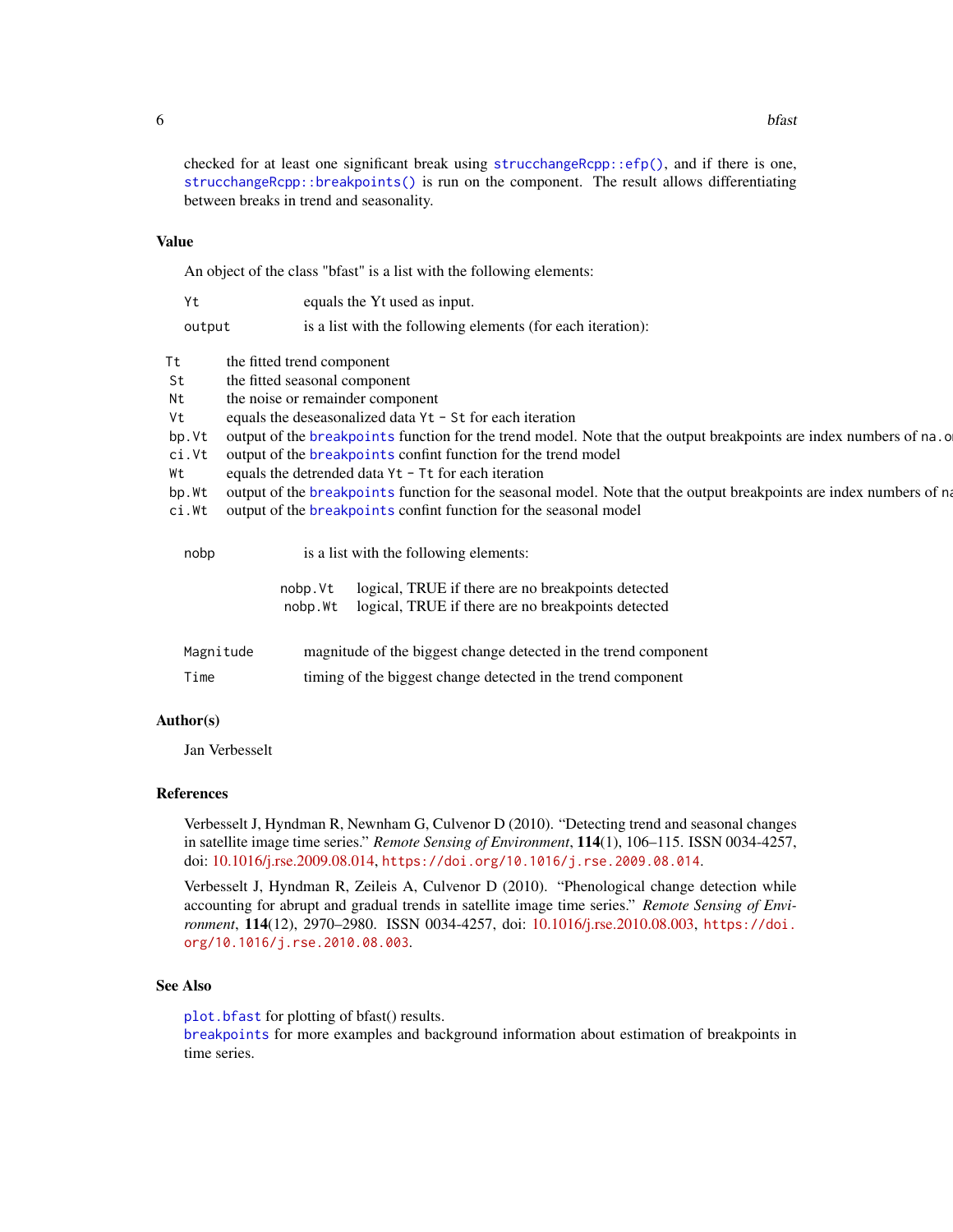#### bfast 7

#### Examples

```
## Simulated Data
plot(simts) # stl object containing simulated NDVI time series
datats <- ts(rowSums(simts$time.series))
# sum of all the components (season, abrupt, remainder)
tsp(datats) <- tsp(simts$time.series) # assign correct time series attributes
plot(datats)
fit \le bfast(datats, h = 0.15, season = "dummy", max.iter = 1)
plot(fit, sim = simts)
fit
# prints out whether breakpoints are detected
# in the seasonal and trend component
## Real data
## The data should be a regular ts() object without NA's
## See Fig. 8 b in reference
plot(harvest, ylab = "NDVI")
# MODIS 16-day cleaned and interpolated NDVI time series
(rdist <- 10/length(harvest))
# ratio of distance between breaks (time steps) and length of the time series
fit \le- bfast(harvest, h = rdist, season = "harmonic", max.iter = 1, breaks = 2)
plot(fit)
## plot anova and slope of the trend identified trend segments
plot(fit, ANOVA = TRUE)
## plot the trend component and identify the break with
## the largest magnitude of change
plot(fit, type = "trend", largest = TRUE)
## plot all the different available plots
plot(fit, type = "all")
## output
niter <- length(fit$output) # nr of iterations
out <- fit$output[[niter]]
# output of results of the final fitted seasonal and trend models and
## #nr of breakpoints in both.
## running bfast on yearly data
t < - ts(as.numeric(harvest), frequency = 1, start = 2006)
fit \le bfast(t, h = 0.23, season = "none", max.iter = 1)
plot(fit)
fit
## handling missing values with stlplus
(NDVIa <- as.ts(zoo::zoo(som$NDVI.a, som$Time)))
fit <- bfast(NDVIa, season = "harmonic", max.iter = 1, decomp = "stlplus")
plot(fit)
fit
```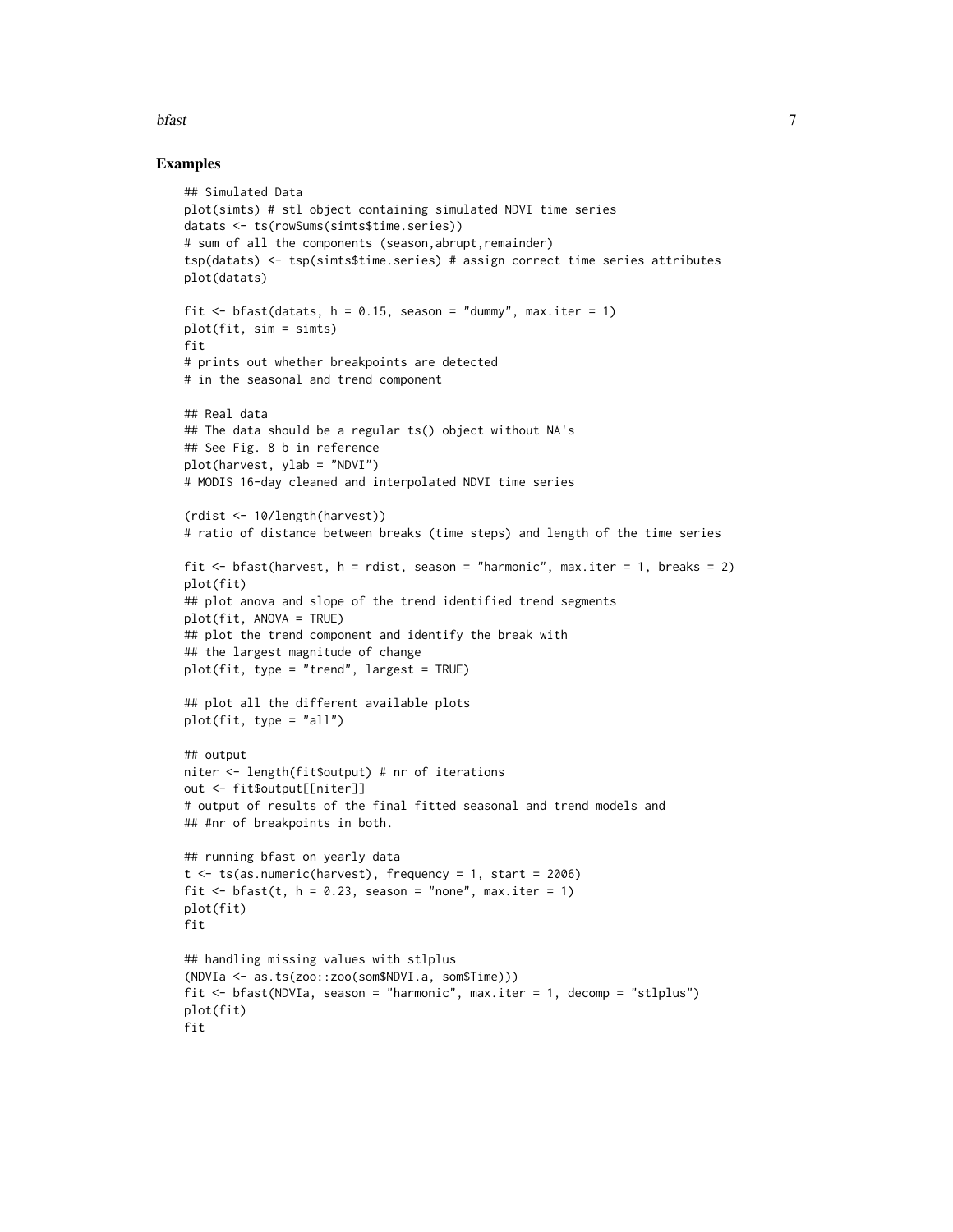#### <span id="page-7-1"></span><span id="page-7-0"></span>Description

A function to select a suitable model for the data by choosing either a model with 0 or with 1 breakpoint.

#### Usage

```
bfast01(
  data,
  formula = NULL,
  test = "OLS-MOSUM",
  level = 0.05,
  aggregate = all,
  trim = NULL,
  bandwidth = 0.15,
  functional = "max",
  order = 3,
  lag = NULL,slag = NULL,na.action = na.omit,
  reg = c("lm", "rlm"),
  st1 = "none",sbins = 1)
```

| data      | A time series of class ts, or another object that can be coerced to such. The time<br>series is processed by bfastpp. A time series of class ts can be prepared by a<br>convenience function bfastts in case of daily, 10 or 16-daily time series.                                                                                                                                                                                                                          |
|-----------|-----------------------------------------------------------------------------------------------------------------------------------------------------------------------------------------------------------------------------------------------------------------------------------------------------------------------------------------------------------------------------------------------------------------------------------------------------------------------------|
| formula   | formula for the regression model. The default is intelligently guessed based<br>on the arguments order/lag/slag i.e. response $\sim$ trend + harmon, i.e., a linear<br>trend and a harmonic season component. Other specifications are possible using<br>all terms set up by bfastpp, i.e., season (seasonal pattern with dummy vari-<br>ables), lag (autoregressive terms), slag (seasonal autoregressiv terms), or xreg<br>(further covariates). See bfastpp for details. |
| test      | character specifying the type of test(s) performed. Can be one or more of BIC,<br>supLM, supF, OLS-MOSUM, , or any other test supported by sctest. formula                                                                                                                                                                                                                                                                                                                  |
| level     | numeric. Significance for the sctest. formula performed.                                                                                                                                                                                                                                                                                                                                                                                                                    |
| aggregate | function that aggregates a logical vector to a single value. This is used for ag-<br>gregating the individual test decisions from test to a single one.                                                                                                                                                                                                                                                                                                                     |
| trim      | numeric. The mimimal segment size passed to the from argument of the Fstats<br>function.                                                                                                                                                                                                                                                                                                                                                                                    |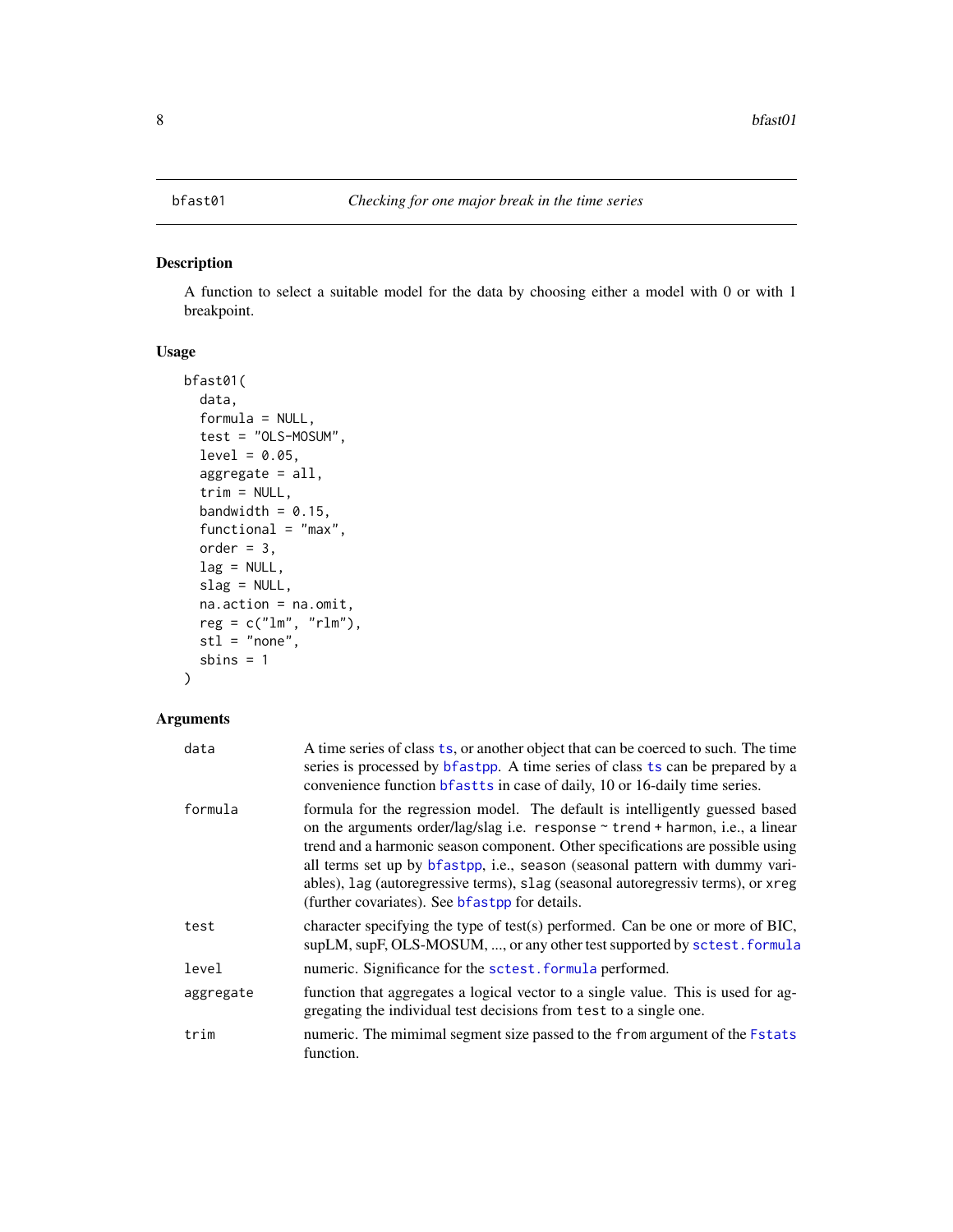#### <span id="page-8-0"></span> $b$ fast $01$

| bandwidth  | numeric scalar from interval $(0,1)$ , functional. The bandwidth argument is<br>passed to the h argument of the sctest. formula. |
|------------|----------------------------------------------------------------------------------------------------------------------------------|
| functional | arguments passed on to sctest. formula                                                                                           |
| order      | numeric. Order of the harmonic term, defaulting to 3.                                                                            |
| lag        | numeric. Order of the autoregressive term, by default omitted.                                                                   |
| slag       | numeric. Order of the seasonal autoregressive term, by default omitted.                                                          |
| na.action  | arguments passed on to bfastpp                                                                                                   |
| reg        | whether to use OLS regression $\text{Im}()$ or robust regression $MASS::rlm()$ .                                                 |
| stl        | argument passed on to <b>b</b> fastpp                                                                                            |
| sbins      | argument passed on to bfastpp                                                                                                    |

#### Details

bfast01 tries to select a suitable model for the data by choosing either a model with 0 or with 1 breakpoint. It proceeds in the following steps:

- 1. The data is preprocessed with bfastpp using the arguments order/lag/slag/na.action/stl/sbins.
- 2. A linear model with the given formula is fitted. By default a suitable formula is guessed based on the preprocessing parameters.
- 3. The model with 1 breakpoint is estimated as well where the breakpoint is chosen to minimize the segmented residual sum of squares.
- 4. A sequence of tests for the null hypothesis of zero breaks is performed. Each test results in a decision for FALSE (no breaks) or TRUE (structural break(s)). The test decisions are then aggregated to a single decision (by default using all() but any() or some other function could also be used).

Available methods for the object returned include standard methods for linear models (coef, fitted, residuals, predict, AIC, BIC, logLik, deviance, nobs, model.matrix, model.frame), standard methods for breakpoints (breakpoints, breakdates), coercion to a zoo series with the decomposed components (as.zoo), and a plot method which plots such a zoo series along with the confidence interval (if the 1-break model is visualized). All methods take a 'breaks' argument which can either be 0 or 1. By default the value chosen based on the 'test' decisions is used.

Note that the different tests supported have power for different types of alternatives. Some tests (such as supLM/supF or BIC) assess changes in all coefficients of the model while residual-based tests (e.g., OLS-CUSUM or OLS-MOSUM) assess changes in the conditional mean. See Zeileis (2005) for a unifying view.

#### Value

bfast01 returns a list of class "bfast01" with the following elements:

| call    | the original function call.                                                  |
|---------|------------------------------------------------------------------------------|
| data    | the data preprocessed by "bfastpp".                                          |
| formula | the model formulae.                                                          |
| breaks  | the number of breaks chosen based on the test decision (either $0$ or $1$ ). |
|         |                                                                              |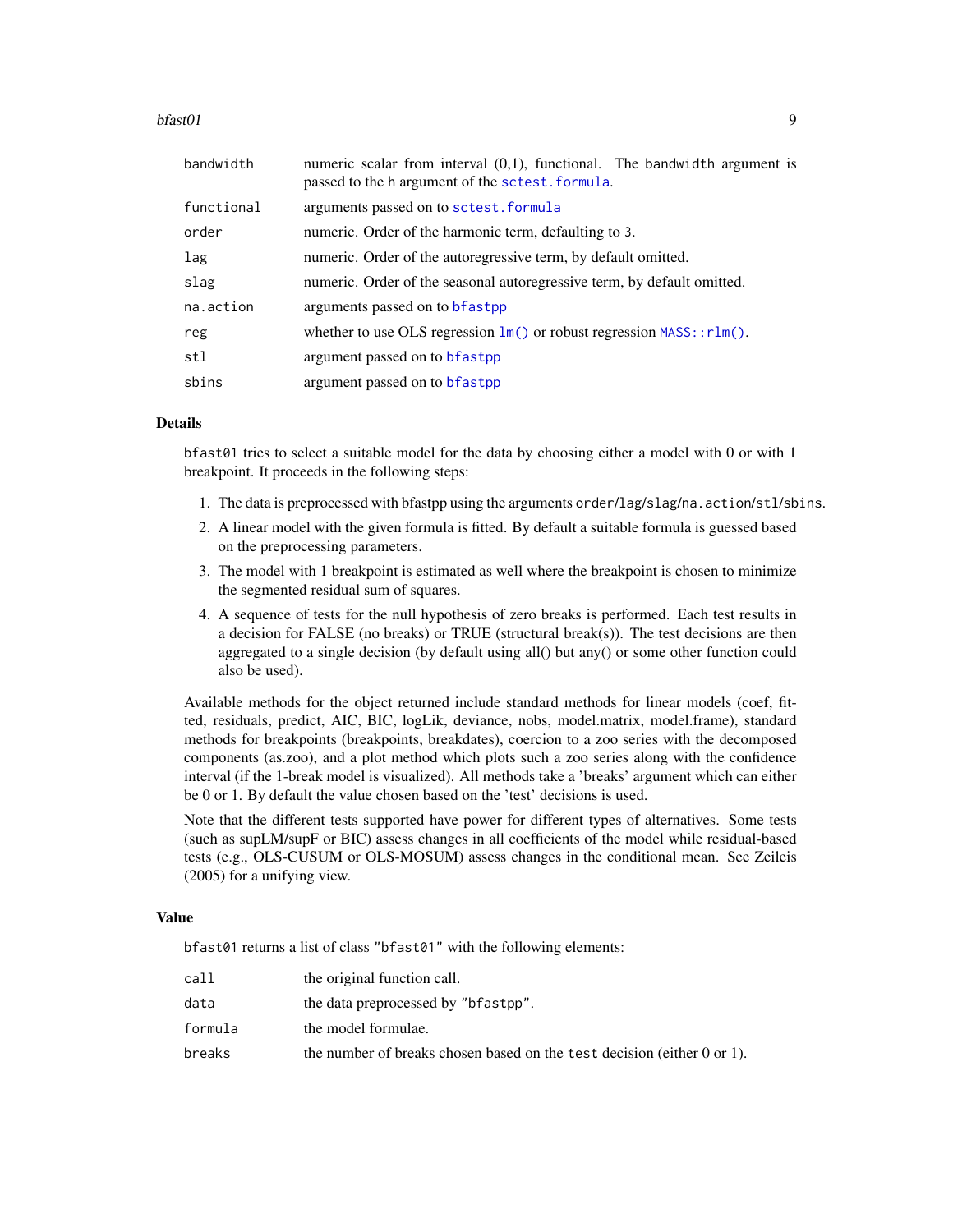<span id="page-9-0"></span>

| test        | the individual test decisions.                                   |
|-------------|------------------------------------------------------------------|
| breakpoints | the optimal breakpoint for the model with 1 break.               |
| model       | A list of two 'lm' objects with no and one breaks, respectively. |

#### Author(s)

Achim Zeileis, Jan Verbesselt

#### References

De Jong R, Verbesselt J, Zeileis A, Schaepman ME (2013). "Shifts in Global Vegetation Activity Trends." *Remote Sensing*, 5(3), 1117–1133. ISSN 2072-4292, doi: [10.3390/rs5031117,](https://doi.org/10.3390/rs5031117) [https:](https://doi.org/10.3390/rs5031117) [//doi.org/10.3390/rs5031117](https://doi.org/10.3390/rs5031117).

Zeileis A (2005). "A Unified Approach to Structural Change Tests Based on ML Scores, F Statistics, and OLS Residuals." *Econometric Reviews*, 24(4), 445–466. ISSN 0747-4938, doi: [10.1080/](https://doi.org/10.1080/07474930500406053) [07474930500406053,](https://doi.org/10.1080/07474930500406053) <https://doi.org/10.1080/07474930500406053>.

#### See Also

[bfastmonitor](#page-14-1), [breakpoints](#page-0-0)

#### Examples

```
library(zoo)
## define a regular time series
ndvi <- as.ts(zoo(som$NDVI.a, som$Time))
## fit variations
bf1 <- bfast01(ndvi)
bf2 <- bfast01(ndvi, test = c("BIC", "OLS-MOSUM", "supLM"), aggregate = any)
bf3 <- bf311)## inspect test decisions
bf1$test
bf1$breaks
bf2$test
bf2$breaks
bf3$test
bf3$breaks
## look at coefficients
coef(bf1)
coef(bf1, breaks = 0)coef(bf1, breaks = 1)## zoo series with all components
plot(as.zoo(ndvi))
plot(as.zoo(bf1, breaks = 1))
plot(as.zoo(bf2))
plot(as.zoo(bf3))
```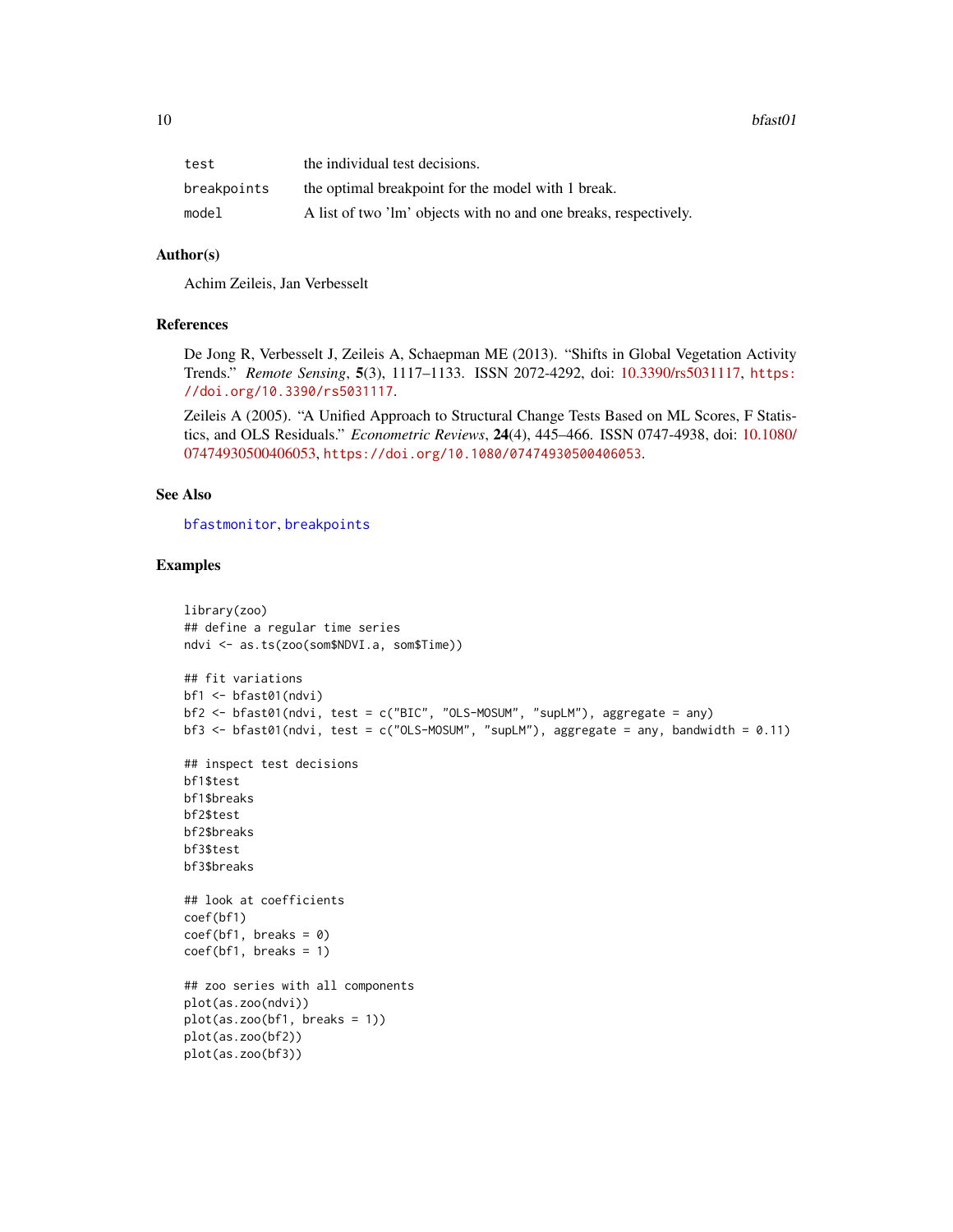```
## leveraged by plot method
plot(bf1, regular = TRUE)
plot(bf2)
plot(bf2, plot.type = "multiple",
     which = c("response", "trend", "season"), screens = <math>c(1, 1, 2)</math>)plot(bf3)
```
bfast01classify *Change type analysis of the bfast01 function*

#### Description

A function to determine the change type

#### Usage

```
bfast01classify(
  object,
  alpha = 0.05,
 pct_stable = NULL,
  typology = c("standard", "drylands")
\lambda
```
#### Arguments

| object     | bfast $01$ object, i.e. the output of the bfast $01$ function.                                                                                                               |
|------------|------------------------------------------------------------------------------------------------------------------------------------------------------------------------------|
| alpha      | threshold for significance tests, default 0.05                                                                                                                               |
| pct_stable | threshold for segment stability, unit: percent change per unit time $(0-100)$ , de-<br>fault NULL                                                                            |
| typology   | classification legend to use: standard refers to the original legend as used in<br>De Jong et al. (2013), drylands refers to the legend used in Bernardino et al.<br>(2020). |

#### Details

```
bfast01classify
```
#### Value

bfast01classify returns a data.frame with the following elements:

flag\_type Type of shift: (1) monotonic increase, (2) monotonic decrease, (3) monotonic increase (with positive break), (4) monotonic decrease (with negative break), (5) interruption: increase with negative break, (6) interruption: decrease with positive break, (7) reversal: increase to decrease, (8) reversal: decrease to increase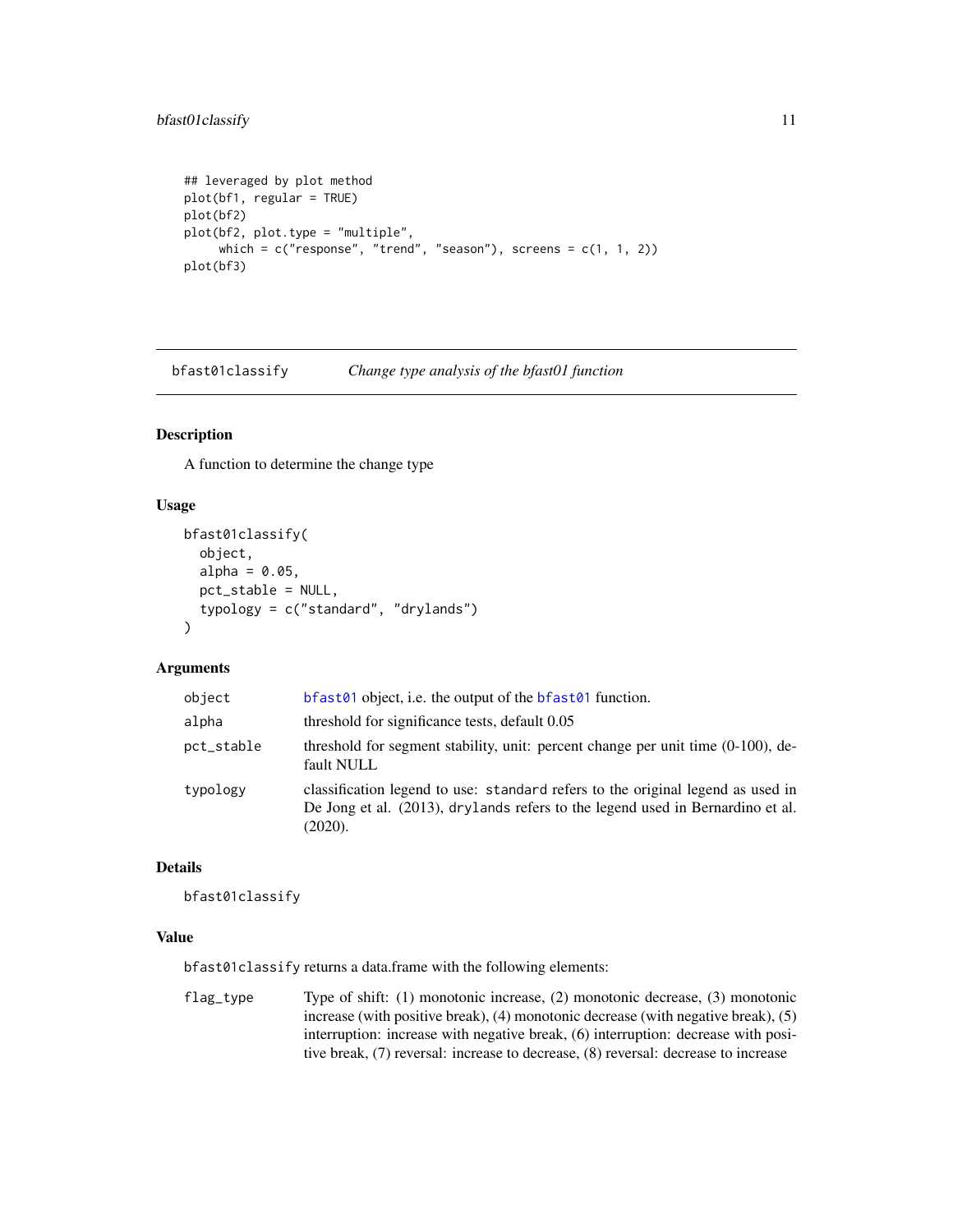#### <span id="page-11-0"></span>flag\_significance

SIGNIFICANCE FLAG: (0) both segments significant (or no break and significant), (1) only first segment significant, (2) only 2nd segment significant, (3) both segments insignificant (or no break and not significant)

#### flag\_pct\_stable

STABILITY FLAG: (0) change in both segments is substantial (or no break and substantial), (1) only first segment substantial, (2) only 2nd segment substantial (3) both segments are stable (or no break and stable)

and also significance and percentage of both segments before and after the potentially detected break: "p\_segment1", "p\_segment2", "pct\_segment1", "pct\_segment2".

#### Author(s)

Rogier de Jong, Jan Verbesselt

#### References

Bernardino PN, De Keersmaecker W, Fensholt R, Verbesselt J, Somers B, Horion S (2020). "Globalscale characterization of turning points in arid and semi-arid ecosystem functioning." *Global Ecology and Biogeography*, 29(7), 1230–1245. doi: [10.1111/geb.13099,](https://doi.org/10.1111/geb.13099) [https://doi.org/10.1111/](https://doi.org/10.1111/geb.13099) [geb.13099](https://doi.org/10.1111/geb.13099).

De Jong R, Verbesselt J, Zeileis A, Schaepman ME (2013). "Shifts in Global Vegetation Activity Trends." *Remote Sensing*, 5(3), 1117–1133. ISSN 2072-4292, doi: [10.3390/rs5031117,](https://doi.org/10.3390/rs5031117) <https://doi.org/10.3390/rs5031117>.

#### See Also

[bfast01](#page-7-1)

#### Examples

```
library(zoo)
## define a regular time series
ndvi <- as.ts(zoo(som$NDVI.a, som$Time))
## fit variations
bf1 <- bfast01(ndvi)
bfast01classify(bf1, pct_stable = 0.25)
```
<span id="page-11-1"></span>bfastlite *Detect multiple breaks in a time series*

#### **Description**

A combination of [bfastpp](#page-18-1) and [breakpoints](#page-0-0) to do light-weight detection of multiple breaks in a time series while also being able to deal with NA values by excluding them via bfastpp.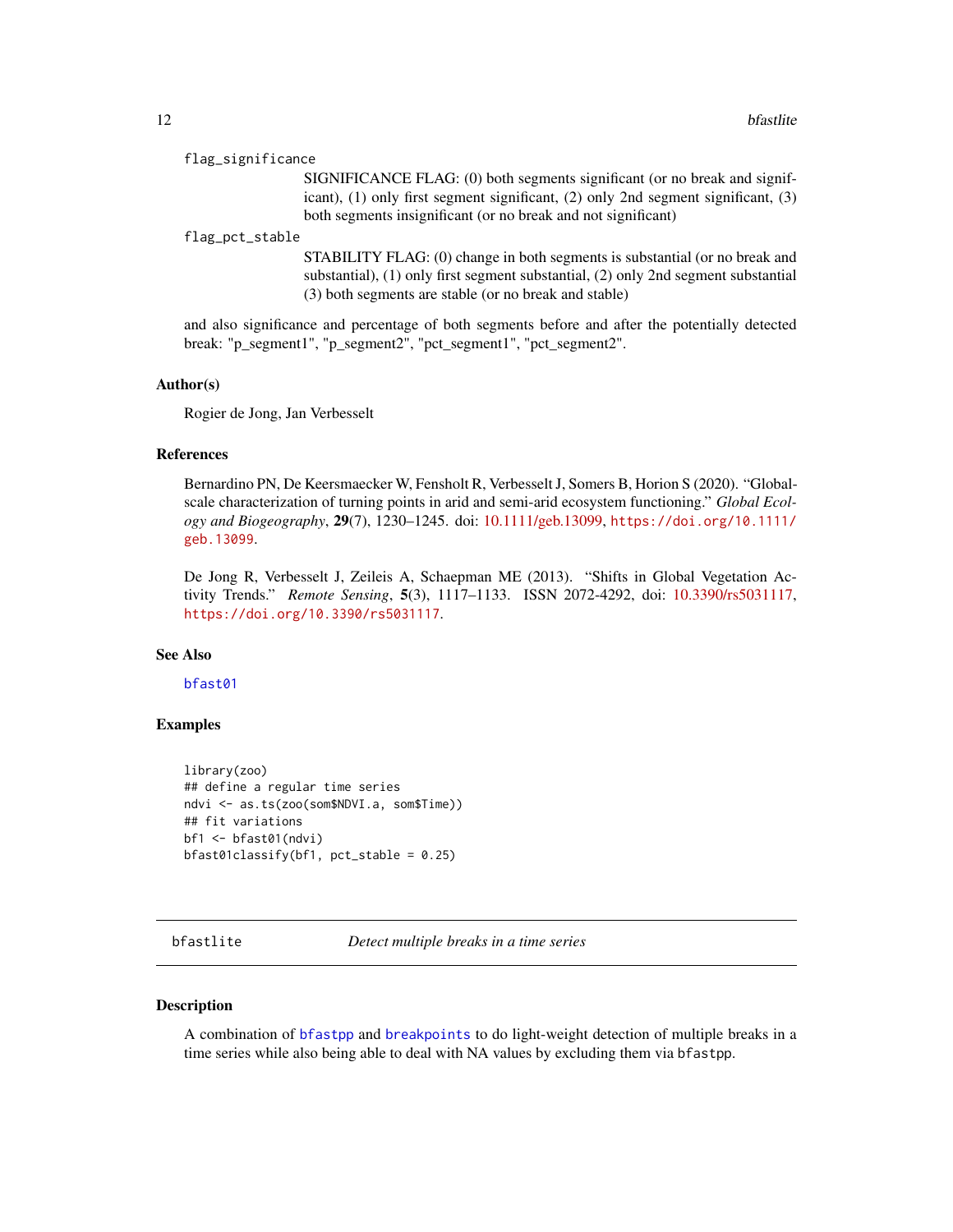#### <span id="page-12-0"></span>bfastlite the state of the state of the state of the state of the state of the state of the state of the state of the state of the state of the state of the state of the state of the state of the state of the state of the

### Usage

```
bfastlite(
  data,
  formula = response \sim trend + harmon,
  order = 3,
  breaks = "LWZ".lag = NULL,slag = NULL,
  na.action = na.omit,
  stl = c("none", "trend", "seasonal", "both"),
  decomp = c("st1", "st1plus"),sbins = 1,
  ...
\mathcal{L}bfast0n(
  data,
  formula = response \sim trend + harmon,
  order = 3,
  breaks = "LWZ",
  lag = NULL,slag = NULL,
  na.action = na.omit,
  stl = c("none", "trend", "seasonal", "both"),
  decomp = c("stl", "stlplus"),
  sbins = 1,
  ...
\mathcal{L}
```

| data      | A time series of class ts, or another object that can be coerced to such. For<br>seasonal components, a frequency greater than 1 is required.                                                                                                                                                                                                                   |
|-----------|-----------------------------------------------------------------------------------------------------------------------------------------------------------------------------------------------------------------------------------------------------------------------------------------------------------------------------------------------------------------|
| formula   | a symbolic description for the model in which breakpoints will be estimated.                                                                                                                                                                                                                                                                                    |
| order     | numeric. Order of the harmonic term, defaulting to 3.                                                                                                                                                                                                                                                                                                           |
| breaks    | either a positive integer specifying the maximal number of breaks to be calcu-<br>lated, or a string specifying the information criterion to use to automatically<br>determine the optimal number of breaks (see also logLik. "all" means the<br>maximal number allowed by h is used. NULL is treated as the default of the<br>breakpoints function (i.e. BIC). |
| lag       | numeric. Orders of the autoregressive term, by default omitted.                                                                                                                                                                                                                                                                                                 |
| slag      | numeric. Orders of the seasonal autoregressive term, by default omitted.                                                                                                                                                                                                                                                                                        |
| na.action | function for handling NAs in the data (after all other preprocessing).                                                                                                                                                                                                                                                                                          |
| stl       | character. Prior to all other preprocessing, STL (season-trend decomposition<br>via LOESS smoothing) can be employed for trend-adjustment and/or season-<br>adjustment. The "trend" or "seasonal" component or both from stl are re-                                                                                                                            |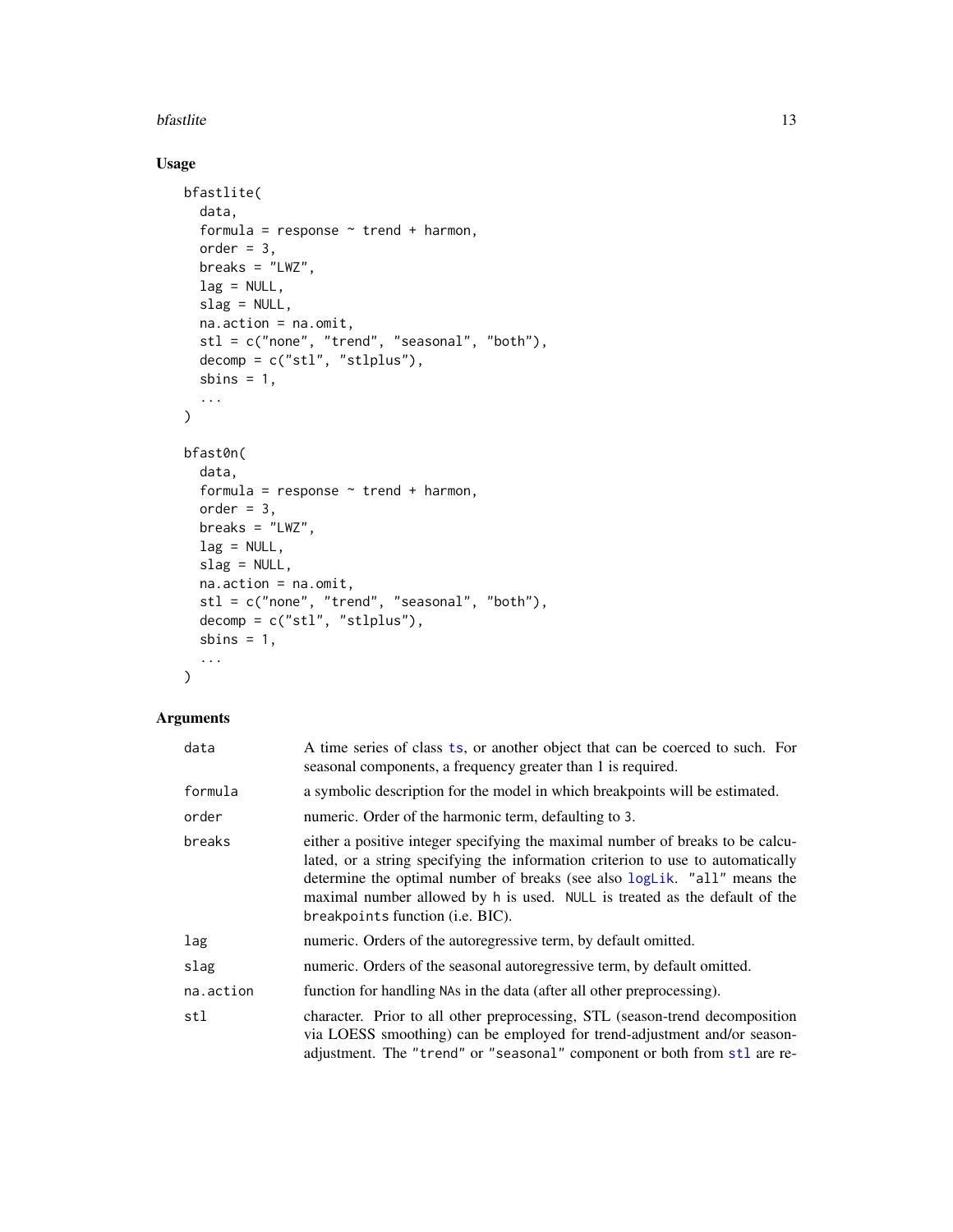<span id="page-13-0"></span>

|        | moved from each column in data. By default ("none"), no STL adjustment is<br>used.                                                                                                                                                                   |
|--------|------------------------------------------------------------------------------------------------------------------------------------------------------------------------------------------------------------------------------------------------------|
| decomp | "stiplus" or "stil": use the NA-tolerant decomposition package or the reference<br>package (which can make use of time series with 2-3 observations per year)                                                                                        |
| sbins  | numeric. Controls the number of seasonal dummies. If integer $> 1$ , sets the<br>number of seasonal dummies to use per year. If $\leq$ 1, treated as a multiplier to<br>the number of observations per year, i.e. no number $=$ nobs/year $*$ sbins. |
| .      | Additional arguments to breakpoints.                                                                                                                                                                                                                 |

#### Value

An object of class bfastlite, with two elements:

| breakpoints | output from breakpoints, containing information about the estimated break-<br>points. |
|-------------|---------------------------------------------------------------------------------------|
| data_pp     | preprocessed data as output by <b>b</b> fastpp.                                       |

#### Author(s)

Dainius Masiliunas, Jan Verbesselt

#### Examples

```
plot(simts) # stl object containing simulated NDVI time series
datats <- ts(rowSums(simts$time.series))
# sum of all the components (season, abrupt, remainder)
tsp(datats) <- tsp(simts$time.series) # assign correct time series attributes
plot(datats)
```
# Detect breaks bp = bfastlite(datats)

# Default method of estimating breakpoints bp[["breakpoints"]][["breakpoints"]]

# Plot plot(bp)

```
# Custom method of estimating number of breaks (request 2 breaks)
strucchangeRcpp::breakpoints(bp[["breakpoints"]], breaks = 2)
```

```
# Plot including magnitude based on RMSD for the cos1 component of harmonics
plot(bp, magstat = "RMSD", magcomp = "harmoncos1", breaks = 2)
```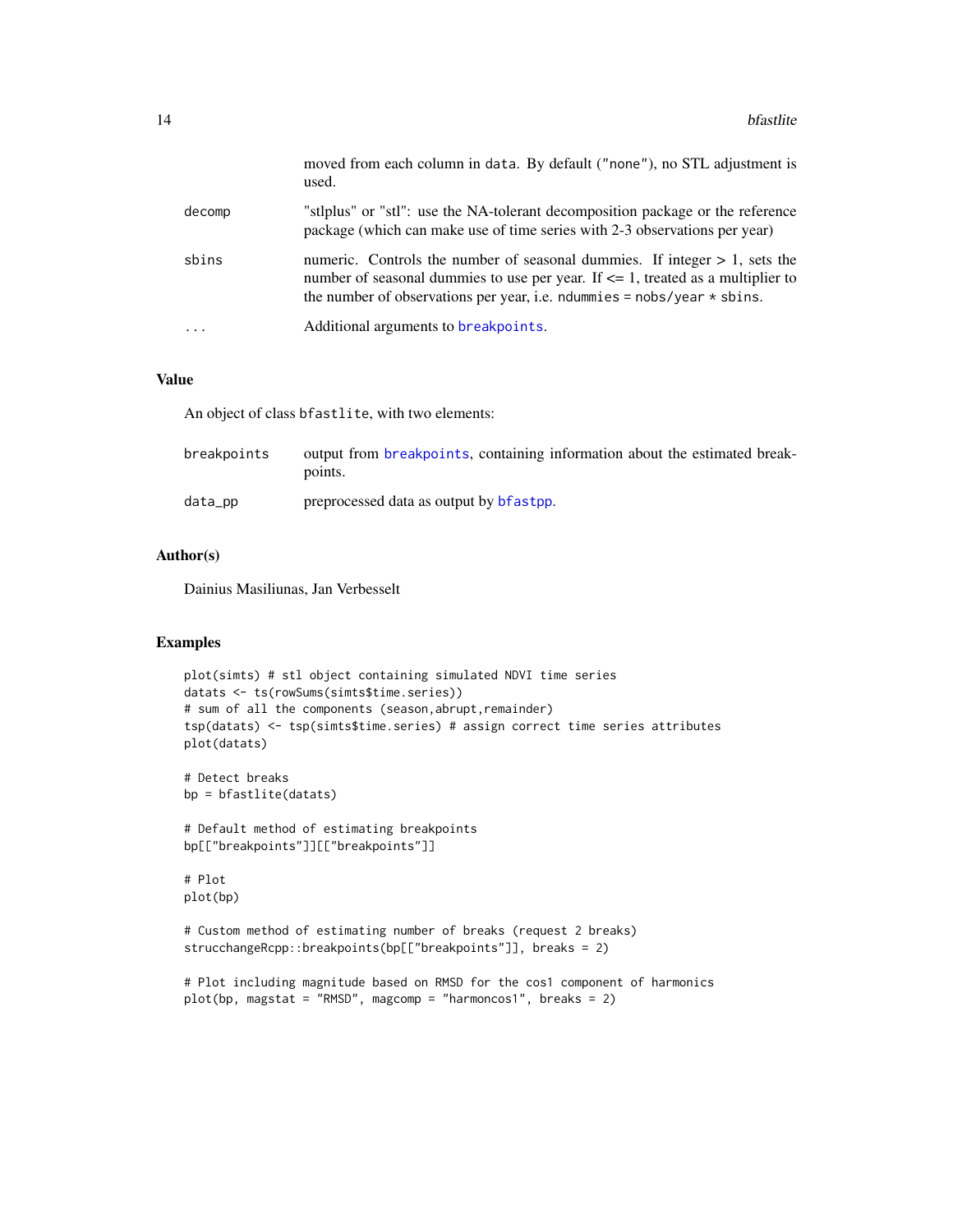<span id="page-14-1"></span><span id="page-14-0"></span>

#### Description

Monitoring disturbances in time series models (with trend/season/regressor terms) at the end of time series (i.e., in near real-time). Based on a model for stable historical behaviour abnormal changes within newly acquired data can be detected. Different models are available for modeling the stable historical behavior. A season-trend model (with harmonic seasonal pattern) is used as a default in the regresssion modelling.

#### Usage

```
bfastmonitor(
  data,
  start,
  formula = response \sim trend + harmon,
  order = 3,
  lag = NULL,slag = NULL,history = c("ROC", "BP", "all"),
  type = "OLS-MOSUM",
  h = 0.25,
  end = 10,
  level = c(0.05, 0.05),
  hpc = "none",verbose = FALSE,
  plot = FALSE,
  sbins = 1)
```

| data    | A time series of class ts, or another object that can be coerced to such. For<br>seasonal components, a frequency greater than 1 is required.                                                                                                                                                                                                                                                                  |
|---------|----------------------------------------------------------------------------------------------------------------------------------------------------------------------------------------------------------------------------------------------------------------------------------------------------------------------------------------------------------------------------------------------------------------|
| start   | numeric. The starting date of the monitoring period. Can either be given as a<br>float (e.g., 2000.5) or a vector giving period/cycle (e.g., $c(2000, 7)$ ).                                                                                                                                                                                                                                                   |
| formula | formula for the regression model. The default is response $\sim$ trend + harmon,<br>i.e., a linear trend and a harmonic season component. Other specifications are<br>possible using all terms set up by bfastpp, i.e., season (seasonal pattern with<br>dummy variables), lag (autoregressive terms), slag (seasonal autoregressive<br>terms), or xreg (further covariates). See <b>b</b> fastpp for details. |
| order   | numeric. Order of the harmonic term, defaulting to 3.                                                                                                                                                                                                                                                                                                                                                          |
| lag     | numeric. Order of the autoregressive term, by default omitted.                                                                                                                                                                                                                                                                                                                                                 |
| slag    | numeric. Order of the seasonal autoregressive term, by default omitted.                                                                                                                                                                                                                                                                                                                                        |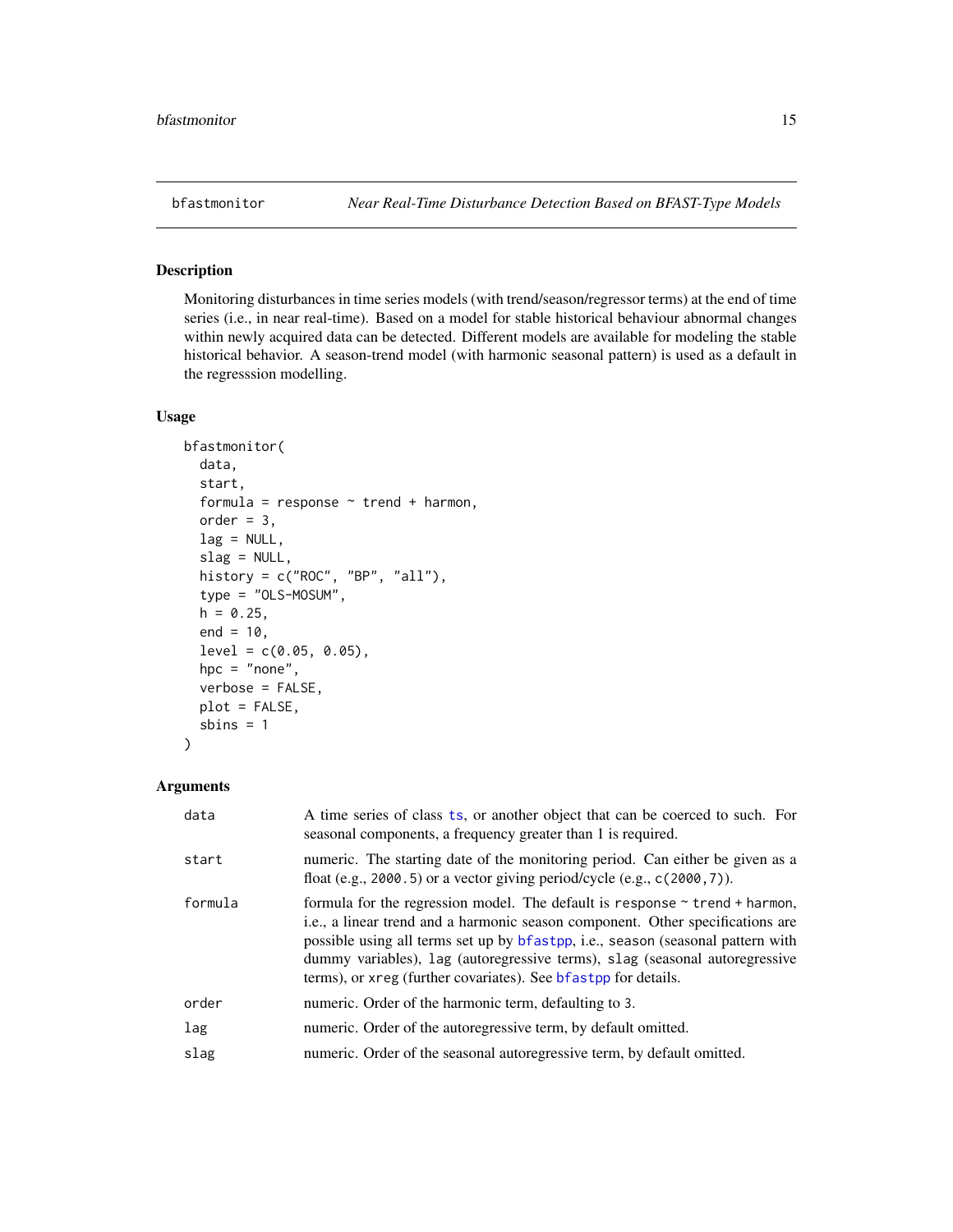<span id="page-15-0"></span>

| history | specification of the start of the stable history period. Can either be a charac-<br>ter, numeric, or a function. If character, then selection is possible between<br>reverse-ordered CUSUM ("ROC", default), Bai and Perron breakpoint estima-<br>tion ("BP"), or all available observations ("all"). If numeric, the start date can<br>be specified in the same form as start. If a function is supplied it is called as<br>history (formula, data) to compute a numeric start date. |
|---------|---------------------------------------------------------------------------------------------------------------------------------------------------------------------------------------------------------------------------------------------------------------------------------------------------------------------------------------------------------------------------------------------------------------------------------------------------------------------------------------|
| type    | character specifying the type of monitoring process. By default, a MOSUM<br>process based on OLS residuals is employed. See mefp for alternatives.                                                                                                                                                                                                                                                                                                                                    |
| h       | numeric scalar from interval $(0,1)$ specifying the bandwidth relative to the sam-<br>ple size in MOSUM/ME monitoring processes.                                                                                                                                                                                                                                                                                                                                                      |
| end     | numeric. Maximum time (relative to the history period) that will be monitored<br>(in MOSUM/ME processes). Default is 10 times the history period.                                                                                                                                                                                                                                                                                                                                     |
| level   | numeric vector. Significance levels of the monitoring and ROC (if selected)<br>procedure, i.e., probability of type I error.                                                                                                                                                                                                                                                                                                                                                          |
| hpc     | character specifying the high performance computing support. Default is "none",<br>can be set to "foreach". See breakpoints for more details.                                                                                                                                                                                                                                                                                                                                         |
| verbose | logical. Should information about the monitoring be printed during computa-<br>tion?                                                                                                                                                                                                                                                                                                                                                                                                  |
| plot    | logical. Should the result be plotted?                                                                                                                                                                                                                                                                                                                                                                                                                                                |
| sbins   | numeric. Number of seasonal dummies, passed to bfastpp.                                                                                                                                                                                                                                                                                                                                                                                                                               |

#### Details

bfastmonitor provides monitoring of disturbances (or structural changes) in near real-time based on a wide class of time series regression models with optional season/trend/autoregressive/covariate terms. See Verbesselt at al. (2011) for details.

Based on a given time series (typically, but not necessarily, with frequency greater than 1), the data is first preprocessed for regression modeling. Trend/season/autoregressive/covariate terms are (optionally) computed using [bfastpp](#page-18-1). Second, the data is split into a history and monitoring period (starting with start). Third, a subset of the history period is determined which is considered to be stable (see also below). Fourth, a regression model is fitted to the preprocessed data in the stable history period. Fifth, a monitoring procedure is used to determine whether the observations in the monitoring period conform with this stable regression model or whether a change is detected.

The regression model can be specified by the user. The default is to use a linear trend and a harmonic season: response ~ trend + harmon. However, all other terms set up by bfastpp can also be omitted/added, e.g., response ~ 1 (just a constant), response ~ season (seasonal dummies for each period), etc. Further terms precomputed by bfastpp can be lag (autoregressive terms of specified order), slag (seasonal autoregressive terms of specified order), xreg (covariates, if data has more than one column).

For determining the size of the stable history period, various approaches are available. First, the user can set a start date based on subject-matter knowledge. Second, data-driven methods can be employed. By default, this is a reverse-ordered CUSUM test (ROC). Alternatively, breakpoints can be estimated (Bai and Perron method) and only the data after the last breakpoint are employed for the stable history. Finally, the user can also supply a function for his/her own data-driven method.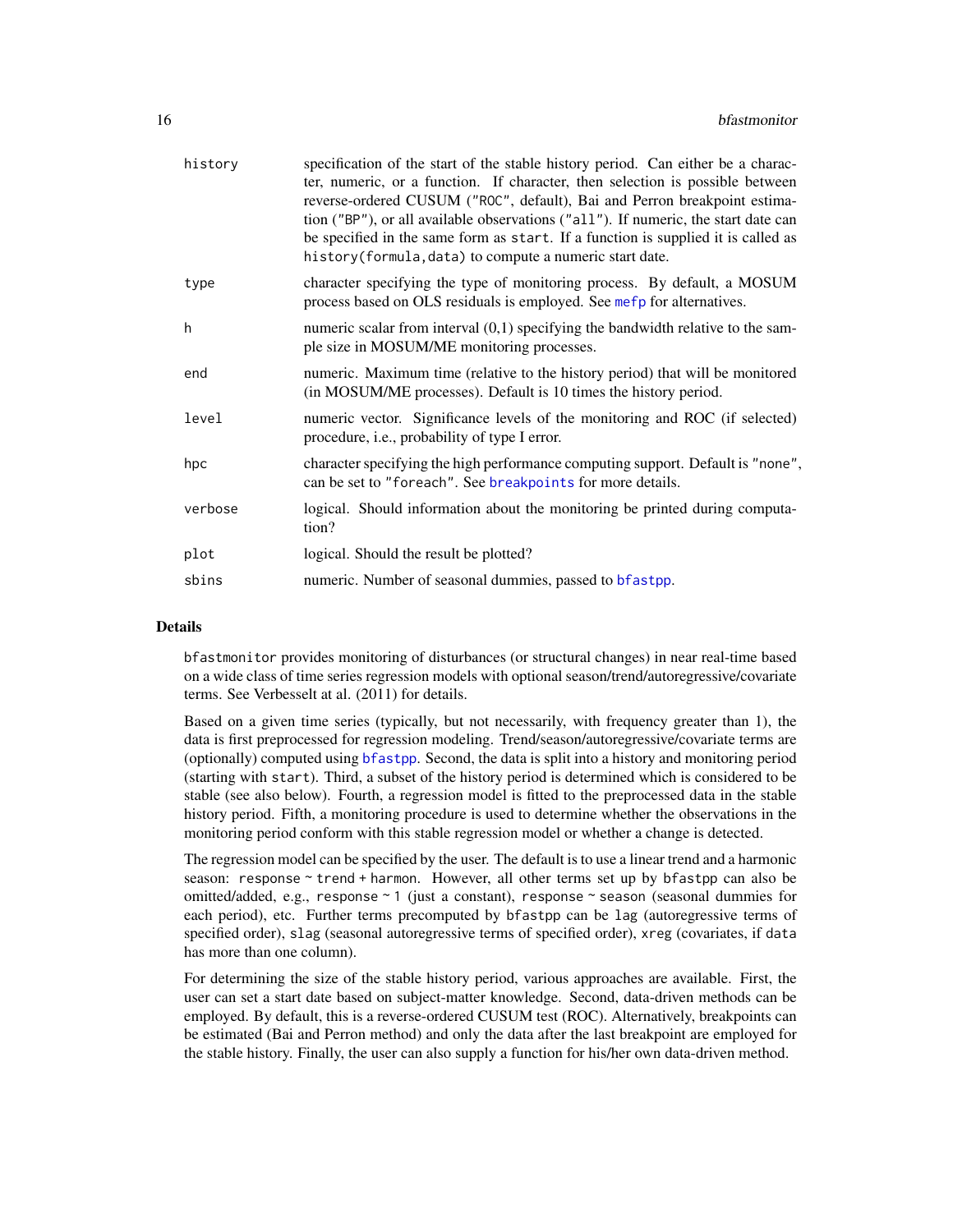#### <span id="page-16-0"></span>bfastmonitor and the set of the set of the set of the set of the set of the set of the set of the set of the set of the set of the set of the set of the set of the set of the set of the set of the set of the set of the set

#### Value

bfastmonitor returns an object of class "bfastmonitor", i.e., a list with components as follows.

| data       | original "ts" time series,                                                                        |
|------------|---------------------------------------------------------------------------------------------------|
| tspp       | preprocessed "data. frame" for regression modeling,                                               |
| model      | fitted "lm" model for the stable history period,                                                  |
| mefp       | fitted "mefp" process for the monitoring period,                                                  |
| history    | start and end time of history period,                                                             |
| monitor    | start and end time of monitoring period,                                                          |
| breakpoint | breakpoint detected (if any).                                                                     |
| magnitude  | median of the difference between the data and the model prediction in the mon-<br>itoring period. |

#### Author(s)

Achim Zeileis, Jan Verbesselt

#### References

Verbesselt J, Zeileis A, Herold M (2012). "Near real-time disturbance detection using satellite image time series." *Remote Sensing of Environment*, 123, 98–108. ISSN 0034-4257, doi: [10.1016/](https://doi.org/10.1016/j.rse.2012.02.022) [j.rse.2012.02.022,](https://doi.org/10.1016/j.rse.2012.02.022) <https://doi.org/10.1016/j.rse.2012.02.022>.

#### See Also

[monitor](#page-0-0), [mefp](#page-0-0), [breakpoints](#page-0-0)

#### Examples

```
NDVIa <- as.ts(zoo::zoo(som$NDVI.a, som$Time))
plot(NDVIa)
## apply the bfast monitor function on the data
## start of the monitoring period is c(2010, 13)
## and the ROC method is used as a method to automatically identify a stable history
mona <- bfastmonitor(NDVIa, start = c(2010, 13))
mona
plot(mona)
## fitted season-trend model in history period
summary(mona$model)
## OLS-based MOSUM monitoring process
plot(mona$mefp, functional = NULL)
## the pattern in the running mean of residuals
## this illustrates the empirical fluctuation process
## and the significance of the detected break.
NDVIb <- as.ts(zoo(som$NDVI.b, som$Time))
plot(NDVIb)
monb \leq bfastmonitor(NDVIb, start = c(2010, 13))
monb
```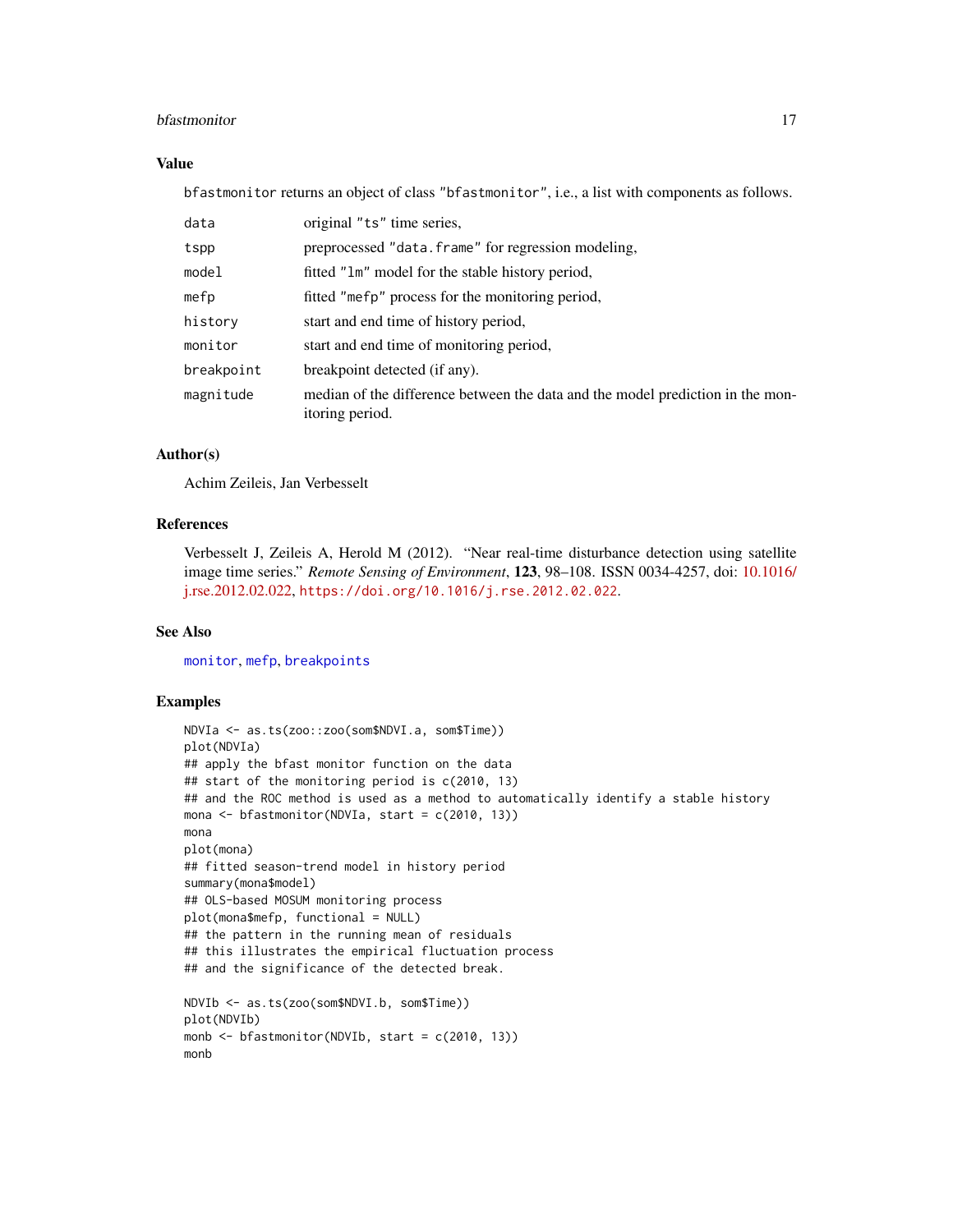```
plot(monb)
summary(monb$model)
plot(monb$mefp, functional = NULL)
## set the stable history period manually and use a 4th order harmonic model
bfastmonitor(NDVIb, start = c(2010, 13),
  history = c(2008, 7), order = 4, plot = TRUE)
## just use a 6th order harmonic model without trend
mon <- bfastmonitor(NDVIb, formula = response ~ harmon,
    start = c(2010, 13), order = 6, plot = TRUE)
summary(mon$model)
AIC(mon$model)
## use a custom number of seasonal dummies (11/yr) instead of harmonics
mon <- bfastmonitor(NDVIb, formula = response ~ season,
    start = c(2010, 13), sbins = 11, plot = TRUE)
summary(mon$model)
AIC(mon$model)
## Example for processing raster bricks (satellite image time series of 16-day NDVI images)
f <- system.file("extdata/modisraster.grd", package = "bfast")
library("raster")
modisbrick <- raster::brick(f)
data <- as.vector(modisbrick[1])
ndvi <- bfastts(data, dates, type = c("16-day"))
plot(ndvi/10000)
## derive median NDVI of a NDVI raster brick
medianNDVI <- raster::calc(modisbrick, fun = function(x) median(x, na.rm = TRUE))
raster::plot(medianNDVI)
## helper function to be used with the calc() function
xbfastmonitor \leq function(x, timestamps = dates) {
ndvi \leq bfastts(x, timestamps, type = c("16-day"))
ndvi <- window(ndvi, end = c(2011, 14))/10000
## delete end of the time to obtain a dataset similar to RSE paper (Verbesselt et al.,2012)
bfm \le bfastmonitor(data = ndvi, start = c(2010, 12), history = c("ROC"))
return(c(breakpoint = bfm$breakpoint, magnitude = bfm$magnitude))
}
## apply on one pixel for testing
ndvi <- bfastts(as.numeric(modisbrick[1])/10000, dates, type = c("16-day"))
plot(ndvi)
bfm \le bfastmonitor(data = ndvi, start = c(2010, 12), history = c("ROC"))
bfm$magnitude
plot(bfm)
xbfastmonitor(modisbrick[1], dates) ## helper function applied on one pixel
## apply the bfastmonitor function onto a raster brick
timeofbreak <- raster::calc(modisbrick, fun=xbfastmonitor)
```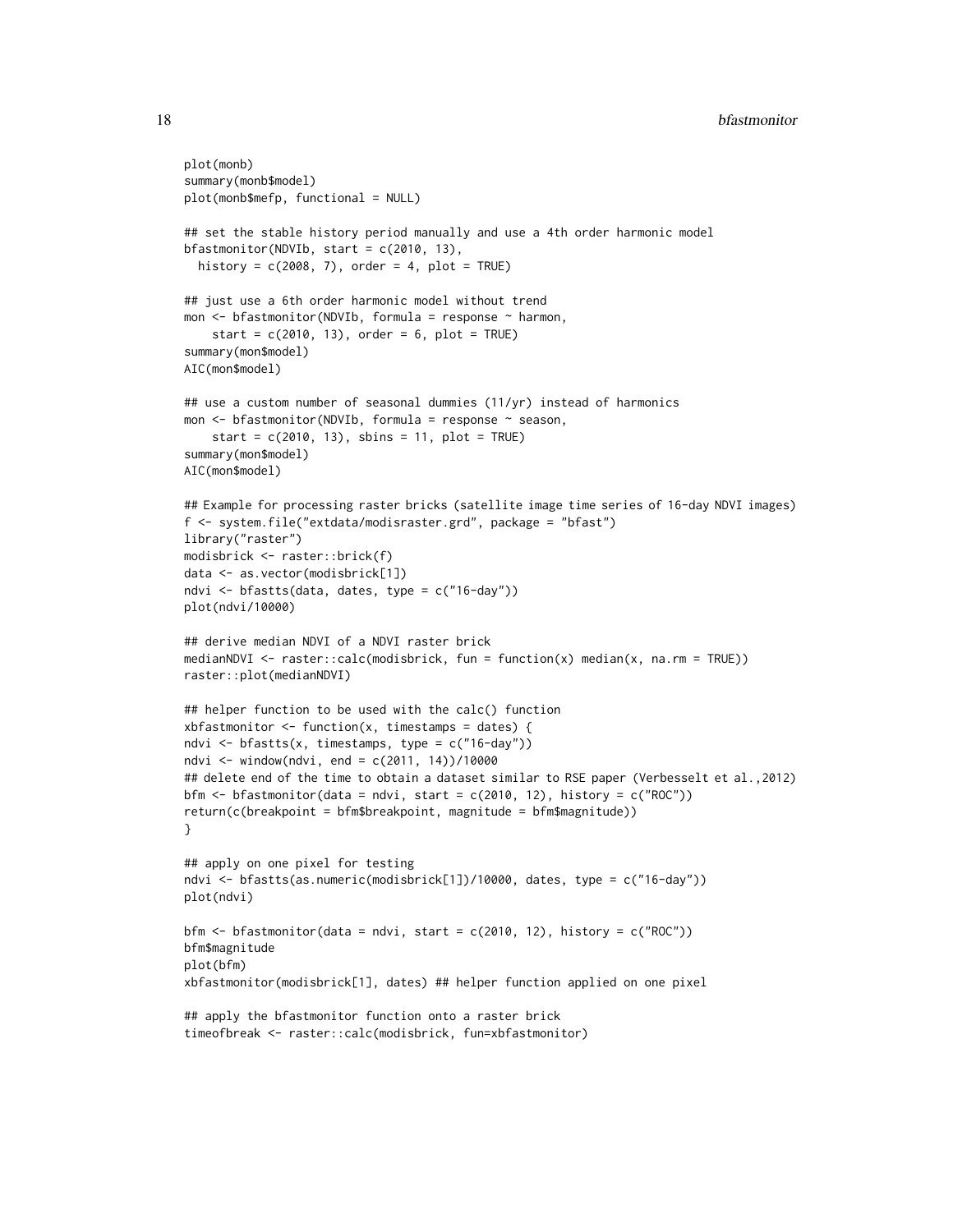#### <span id="page-18-0"></span>bfastpp and the state of the state of the state of the state of the state of the state of the state of the state of the state of the state of the state of the state of the state of the state of the state of the state of th

```
raster::plot(timeofbreak) ## time of break and magnitude of change
raster::plot(timeofbreak,2) ## magnitude of change
```
<span id="page-18-1"></span>bfastpp *Time Series Preprocessing for BFAST-Type Models*

#### Description

Time series preprocessing for subsequent regression modeling. Based on a (seasonal) time series, a data frame with the response, seasonal terms, a trend term, (seasonal) autoregressive terms, and covariates is computed. This can subsequently be employed in regression models.

#### Usage

```
bfastpp(
  data,
  order = 3,
  lag = NULL,slag = NULL,na.action = na.omit,
  stl = c("none", "trend", "seasonal", "both"),
 decomp = c("stl", "stlplus"),
  sbins = 1\mathcal{L}
```

| data      | A time series of class ts, or another object that can be coerced to such. For<br>seasonal components, a frequency greater than 1 is required.                                                                                                                                                                              |
|-----------|----------------------------------------------------------------------------------------------------------------------------------------------------------------------------------------------------------------------------------------------------------------------------------------------------------------------------|
| order     | numeric. Order of the harmonic term, defaulting to 3.                                                                                                                                                                                                                                                                      |
| lag       | numeric. Orders of the autoregressive term, by default omitted.                                                                                                                                                                                                                                                            |
| slag      | numeric. Orders of the seasonal autoregressive term, by default omitted.                                                                                                                                                                                                                                                   |
| na.action | function for handling NAs in the data (after all other preprocessing).                                                                                                                                                                                                                                                     |
| stl       | character. Prior to all other preprocessing, STL (season-trend decomposition<br>via LOESS smoothing) can be employed for trend-adjustment and/or season-<br>adjustment. The "trend" or "seasonal" component or both from stl are re-<br>moved from each column in data. By default ("none"), no STL adjustment is<br>used. |
| decomp    | "stlplus" or "stl": use the NA-tolerant decomposition package or the reference<br>package (which can make use of time series with 2-3 observations per year)                                                                                                                                                               |
| sbins     | numeric. Controls the number of seasonal dummies. If integer $> 1$ , sets the<br>number of seasonal dummies to use per year. If $\leq$ 1, treated as a multiplier to<br>the number of observations per year, i.e. ndummies = $nobs/year * sbins$ .                                                                         |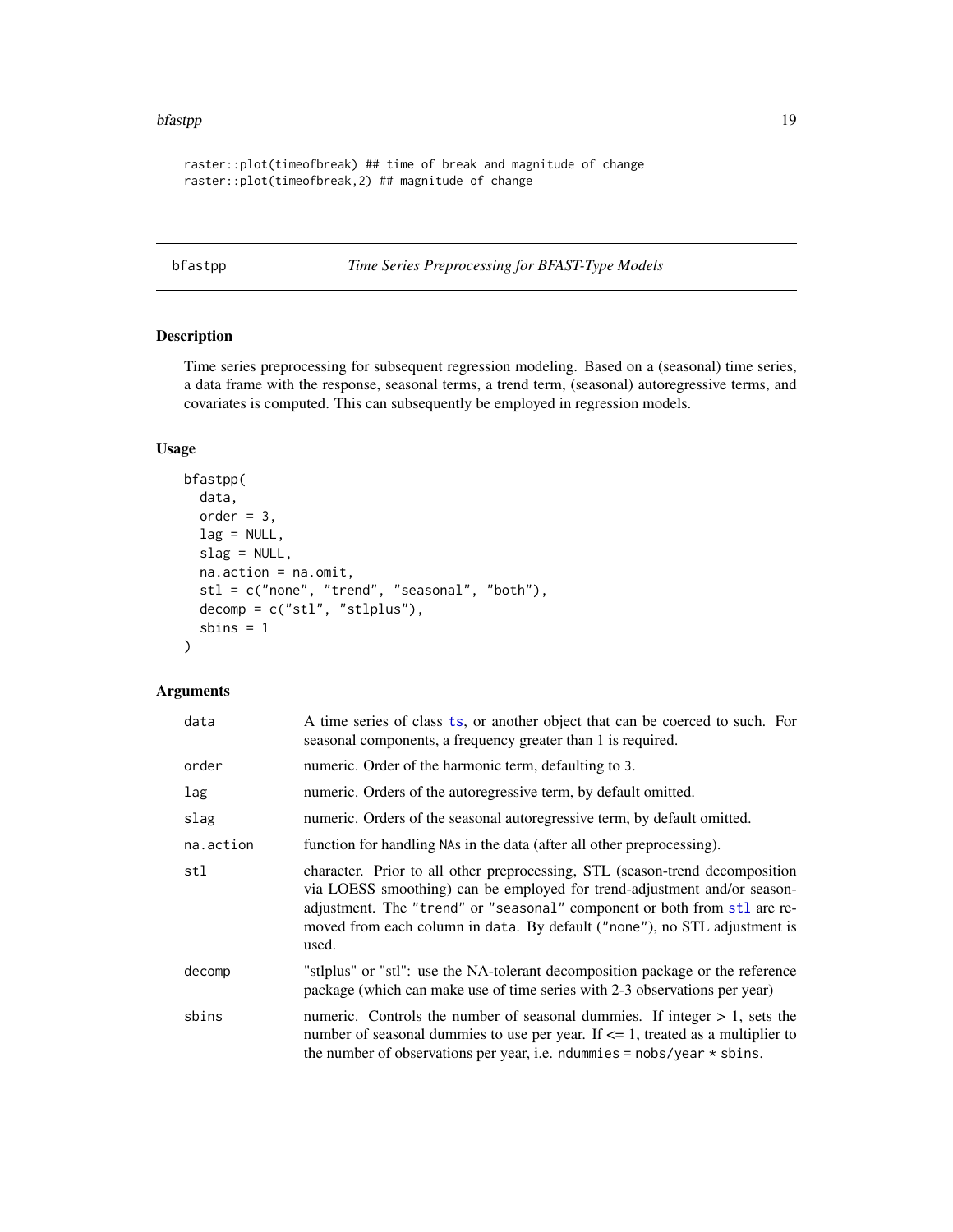#### <span id="page-19-0"></span>Details

To facilitate (linear) regression models of time series data, bfastpp facilitates preprocessing and setting up regressor terms. It returns a data. frame containing the first column of the data as the response while further columns (if any) are used as covariates xreg. Additionally, a linear trend, seasonal dummies, harmonic seasonal terms, and (seasonal) autoregressive terms are provided.

Optionally, each column of data can be seasonally adjusted and/or trend-adjusted via STL (seasontrend decomposition via LOESS smoothing) prior to preprocessing. The idea would be to capture season and/or trend nonparametrically prior to regression modelling.

#### Value

If no formula is provided, bfastpp returns a "data.frame" with the following variables (some of which may be matrices).

| time     | numeric vector of time stamps,                                      |
|----------|---------------------------------------------------------------------|
| response | response vector (first column of data),                             |
| trend    | linear time trend (running from 1 to number of observations),       |
| season   | factor indicating season period,                                    |
| harmon   | harmonic seasonal terms (of specified order),                       |
| lag      | autoregressive terms (or orders lag, if any),                       |
| slag     | seasonal autoregressive terms (or orders slag, if any),             |
| xreg     | covariate regressor (all columns of data except the first, if any). |

If a formula is given, bfastpp returns a list with components  $X$ ,  $y$ , and  $t$ , where  $X$  is the design matrix of the model, y is the response vector, and t represents the time of observations. X will only contain variables that occur in the formula. Columns of X have names as decribed above.

#### Author(s)

Achim Zeileis

#### References

Verbesselt J, Zeileis A, Herold M (2012). "Near real-time disturbance detection using satellite image time series." *Remote Sensing of Environment*, 123, 98–108. ISSN 0034-4257, doi: [10.1016/](https://doi.org/10.1016/j.rse.2012.02.022) [j.rse.2012.02.022,](https://doi.org/10.1016/j.rse.2012.02.022) <https://doi.org/10.1016/j.rse.2012.02.022>.

#### See Also

#### [bfastmonitor](#page-14-1)

#### Examples

```
## set up time series
ndvi <- as.ts(zoo::zoo(cbind(a = som$NDVI.a, b = som$NDVI.b), som$Time))
ndvi <- window(ndvi, start = c(2006, 1), end = c(2009, 23))
```
## parametric season-trend model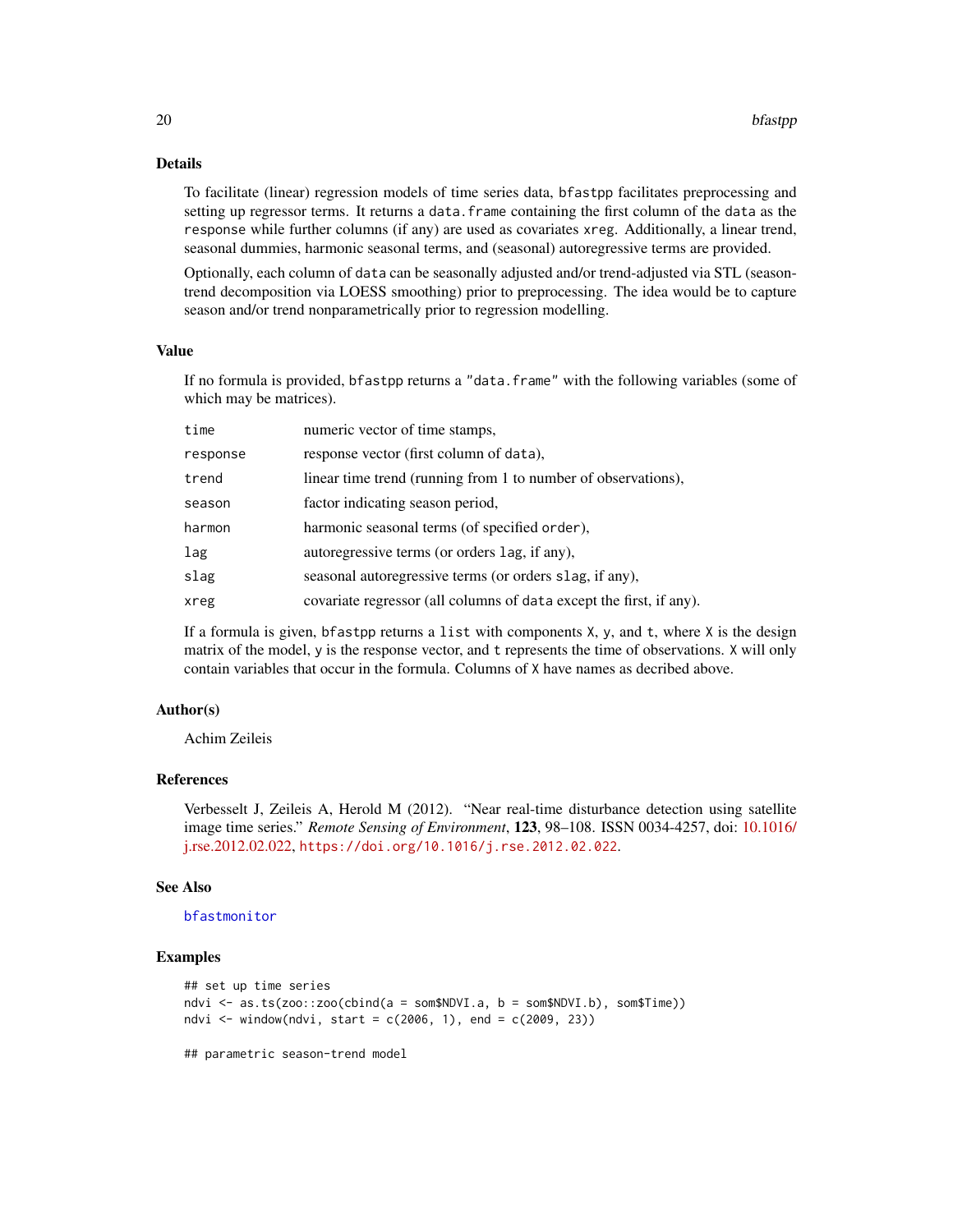#### <span id="page-20-0"></span>bfastts 21

```
d1 <- bfastpp(ndvi, order = 2)
d1lm \leq lm(response \sim trend + harmon, data = d1)
summary(d1lm)
# plot visually (except season, as it's a factor)
plot(zoo::read.zoo(d1)[,-3],
  # Avoid clipping plots for pretty output
  ylim = list(c(min(d1[,2]), max(d1[,2])),
            c(min(d1[,3]), max(d1[,3])),
            c(-1, 1), c(-1, 1), c(-1, 1), c(-1, 1),c(min(d1[,6]), max(d1[,6]))
       ))
## autoregressive model (after nonparametric season-trend adjustment)
d2 \leq -b fastpp(ndvi, stl = "both", lag = 1:2)
d2lm \leftarrow lm(response \sim lag, data = d2)summary(d2lm)
## use the lower level lm.fit function
d3 <- bfastpp(ndvi, stl = "both", lag = 1:2)
d3mm <- model.matrix(response ~ lag, d3)
d3lm <- lm.fit(d3mm, d3$response)
d3lm$coefficients
```
<span id="page-20-1"></span>

| bfastts | Create a regular time series object by combining data and date infor- |
|---------|-----------------------------------------------------------------------|
|         | mation                                                                |

#### Description

Create a regular time series object by combining measurements (data) and time (dates) information.

#### Usage

```
bfastts(data, dates, type = c("irregular", "16-day", "10-day"))
```

| data  | A data vector or matrix where columns represent variables                                                                                                                                                                                                                                                                                                                                                                                                                     |
|-------|-------------------------------------------------------------------------------------------------------------------------------------------------------------------------------------------------------------------------------------------------------------------------------------------------------------------------------------------------------------------------------------------------------------------------------------------------------------------------------|
| dates | Optional input of dates for each measurement in the 'data' variable. In case the<br>data is a irregular time series, a vector with 'dates' for each measurement can<br>be supplied using this 'dates' variable. The irregular data will be linked with the<br>dates vector to create daily regular time series with a frequency $=$ 365. Extra<br>days in leap years might cause problems. Please be careful using this option as<br>it is experimental. Feedback is welcome. |
| type  | ("irregular") indicates that the data is collected at irregular dates and as such<br>will be converted to a daily time series. ("16-day") indicates that data is col-<br>lected at a regular time interval (every 16-days e.g. like the MODIS 16-day data<br>products). ( $"10$ -day") indicates that data is collected at a 10-day time interval                                                                                                                             |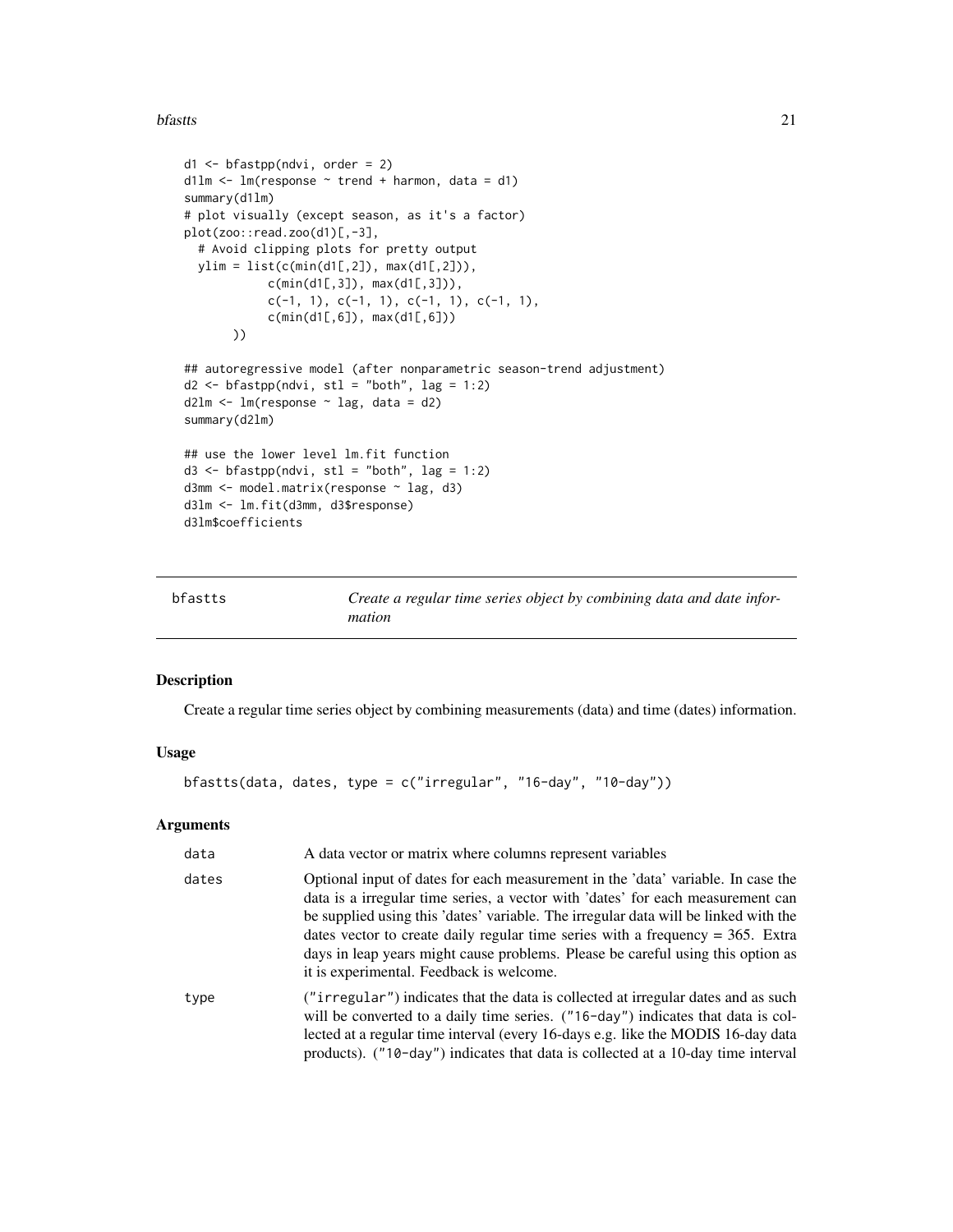of the SPOT VEGETATION (S10) product. Warning: Only use this function for the SPOT VEGETATION S10 time series, as for other 10-day time series a different approach might be required.

#### <span id="page-21-0"></span>Details

bfastts create a regular time series

#### Value

bfastts returns an object of class "ts", i.e., a list with components as follows.

zz a regular "ts" time series with a frequency equal to 365 or 23 i.e. 16-day time series.

#### Author(s)

Achim Zeileis, Jan Verbesselt

#### See Also

[monitor](#page-0-0), [mefp](#page-0-0), [breakpoints](#page-0-0)

#### Examples

```
# 16-day time series (i.e. MODIS)
timedf \leq data.frame(y = som$NDVI.b, dates = dates[1:nrow(som)])
bfastts(timedf$y, timedf$dates, type = "16-day")
```

```
# Irregular
head(bfastts(timedf$y, timedf$dates, type = "irregular"), 50)
```

```
## Not run:
# Example of use with a raster
```

```
library("raster")
f <- system.file("extdata/modisraster.grd", package="bfast")
modisbrick <- brick(f)
ndvi <- bfastts(as.vector(modisbrick[1]), dates, type = c("16-day")) ## data of pixel 1
plot(ndvi/10000)
```

```
# Time series of 4 pixels
modis_ts = t(as.data.frame(modisbrick))[1:4]# Data with multiple columns, 2-4 are external regressors
ndvi <- bfastts(modis_ts, dates, type = c("16-day"))
plot(ndvi/10000)
```
## End(Not run)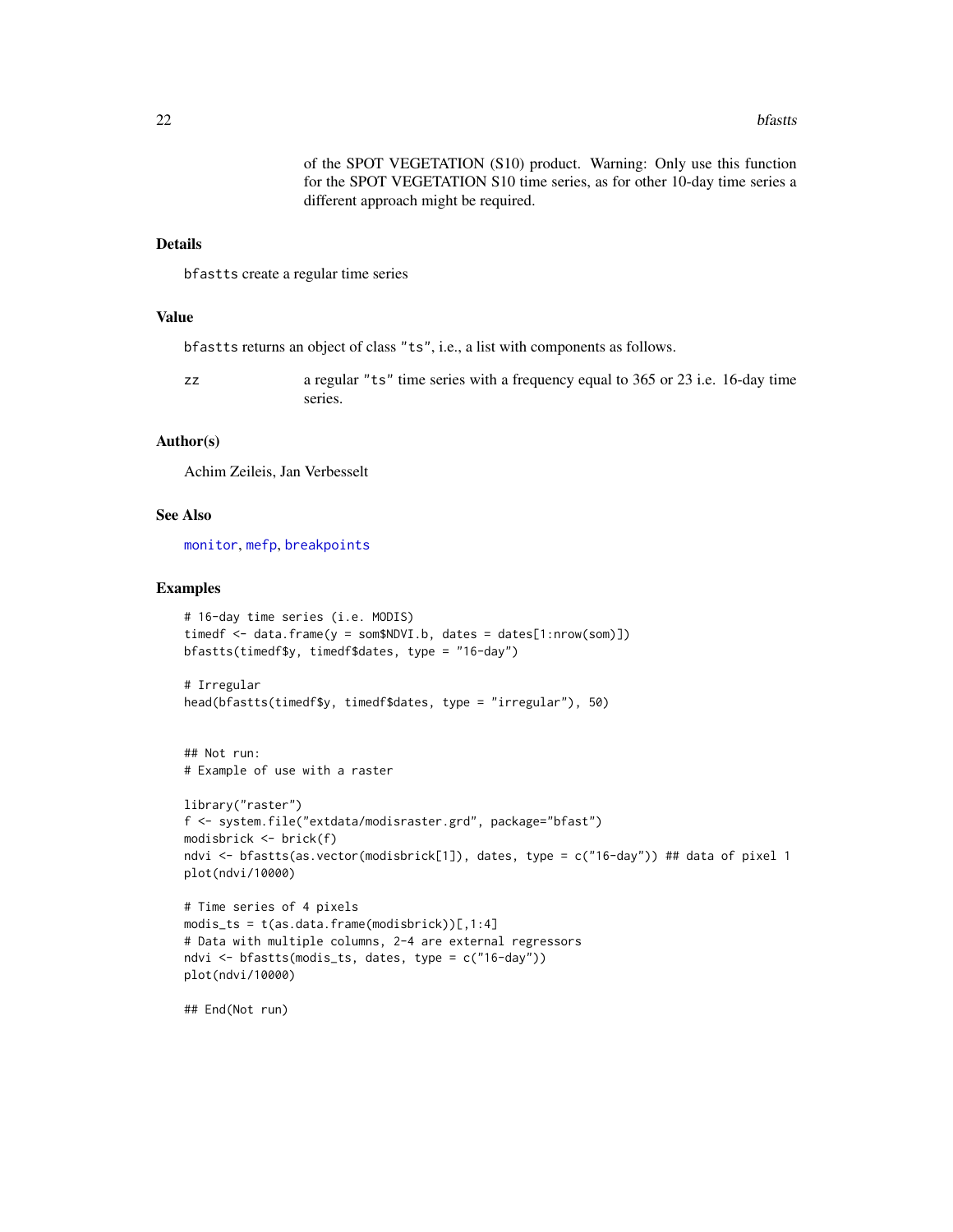<span id="page-22-0"></span>create16dayts-deprecated

*A helper function to create time series*

#### Description

A deprecated alias to bfastts. Please use bfastts(type="16-day") instead.

#### Usage

```
create16dayts(data, dates)
```
#### Arguments

| data  | Passed to brastts. |
|-------|--------------------|
| dates | Passed to brastts. |

#### Author(s)

Achim Zeileis, Jan Verbesselt

#### See Also

[bfastmonitor](#page-14-1) [bfast-deprecated](#page-0-0)

A vector with date information (a Datum type) to be linked with each *NDVI layer within the modis raster brick (modisraster data set)*

#### Description

dates is an object of class "Date" and contains the "Date" information to create a 16-day time series object.

#### Source

Verbesselt J, Zeileis A, Herold M (2012). "Near real-time disturbance detection using satellite image time series." *Remote Sensing of Environment*, 123, 98–108. ISSN 0034-4257, doi: [10.1016/](https://doi.org/10.1016/j.rse.2012.02.022) [j.rse.2012.02.022,](https://doi.org/10.1016/j.rse.2012.02.022) <https://doi.org/10.1016/j.rse.2012.02.022>.

#### Examples

## see ?bfastmonitor for examples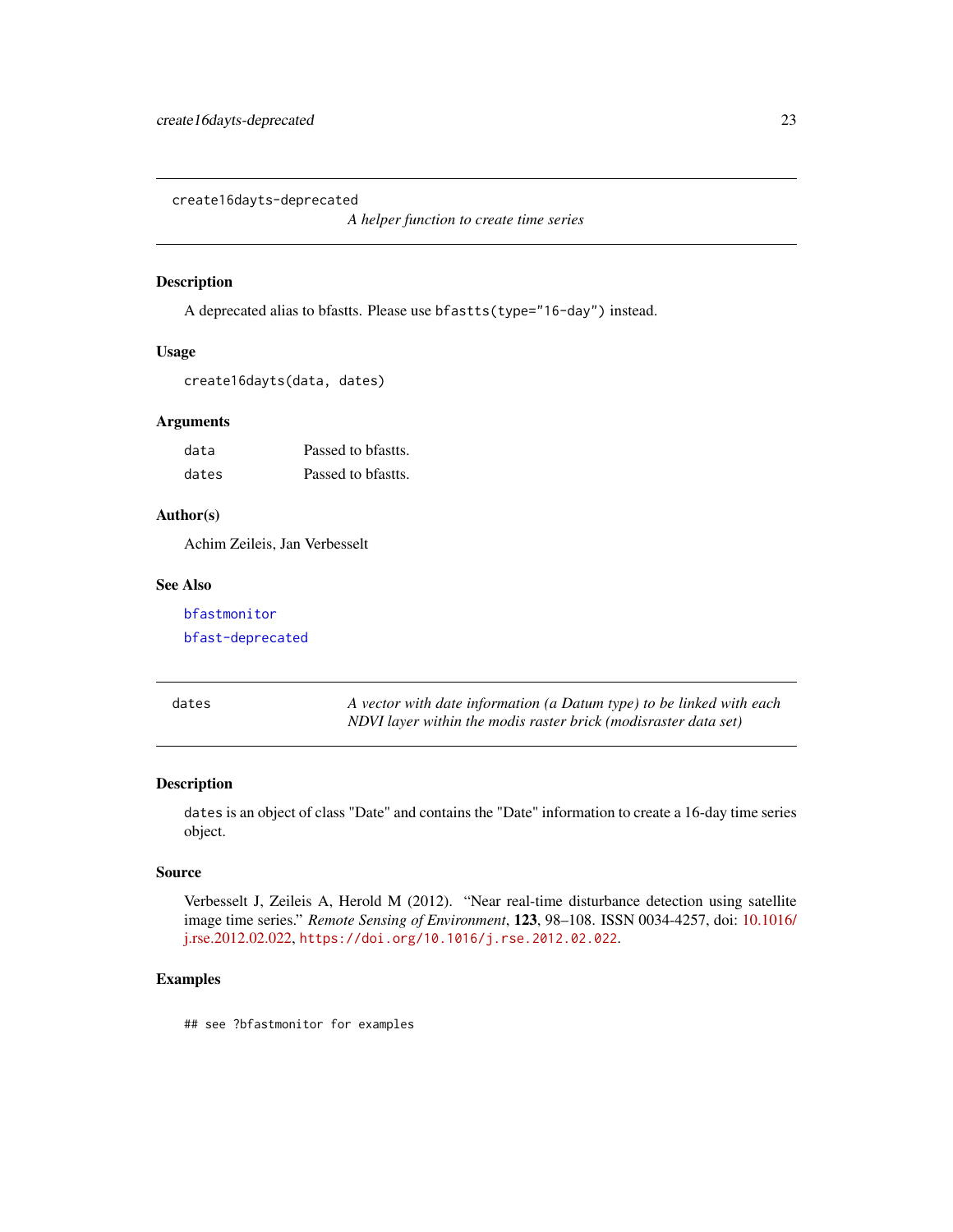<span id="page-23-1"></span><span id="page-23-0"></span>

#### Description

A univariate time series object of class "ts". Frequency is set to 23 – the approximate number of observations per year.

#### Source

Verbesselt J, Hyndman R, Newnham G, Culvenor D (2010). "Detecting trend and seasonal changes in satellite image time series." *Remote Sensing of Environment*, 114(1), 106–115. ISSN 0034-4257, doi: [10.1016/j.rse.2009.08.014,](https://doi.org/10.1016/j.rse.2009.08.014) <https://doi.org/10.1016/j.rse.2009.08.014>.

#### Examples

```
plot(harvest,ylab='NDVI')
# References
citation("bfast")
```

| modisraster | A raster brick of 16-day satellite image NDVI time series for a small |
|-------------|-----------------------------------------------------------------------|
|             | subset in south eastern Somalia.                                      |

#### Description

A raster brick containing 16-day NDVI satellite images (MOD13C1 product).

#### Source

Verbesselt J, Zeileis A, Herold M (2012). "Near real-time disturbance detection using satellite image time series." *Remote Sensing of Environment*, 123, 98–108. ISSN 0034-4257, doi: [10.1016/](https://doi.org/10.1016/j.rse.2012.02.022) [j.rse.2012.02.022,](https://doi.org/10.1016/j.rse.2012.02.022) <https://doi.org/10.1016/j.rse.2012.02.022>.

#### Examples

## see ?bfastmonitor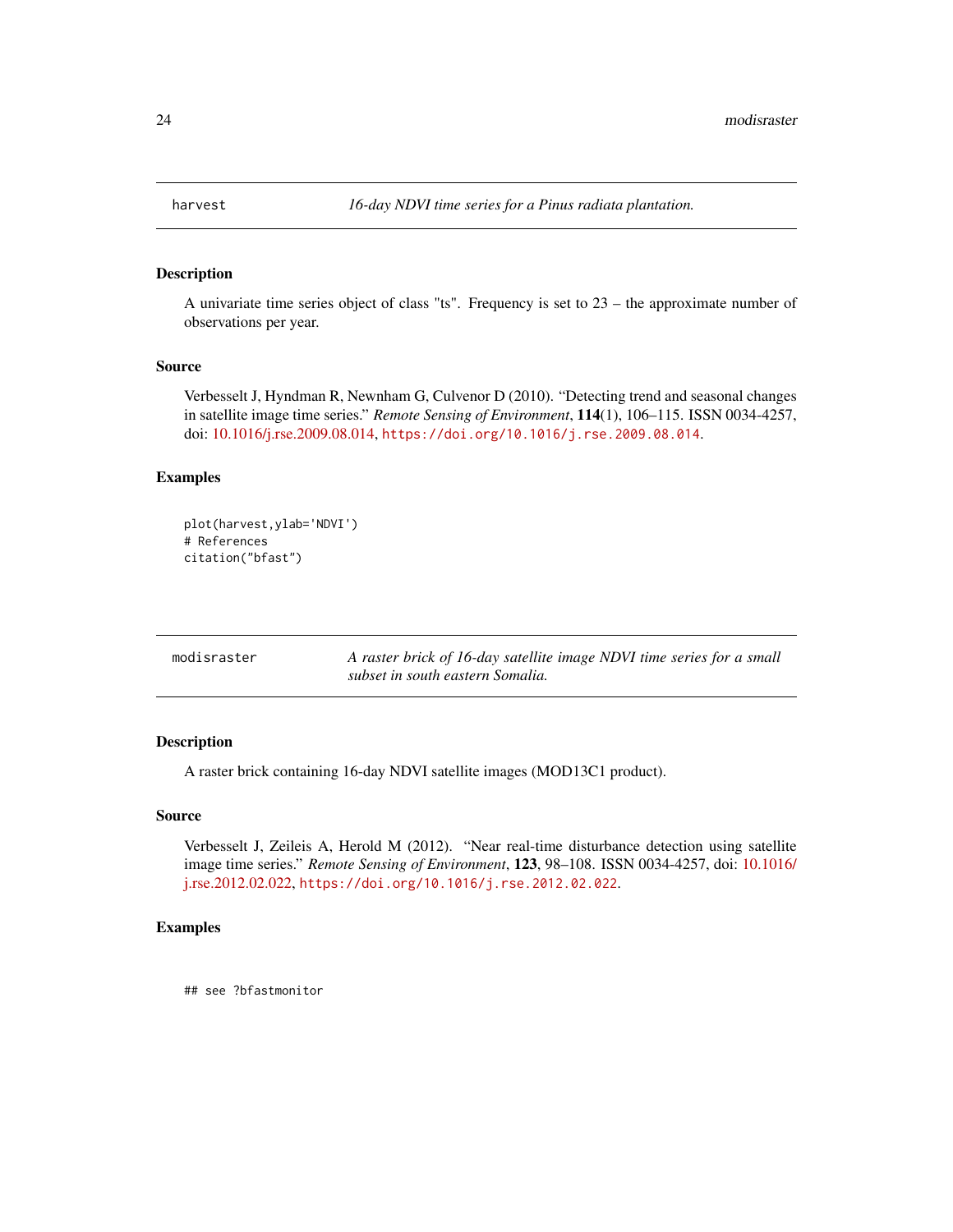<span id="page-24-0"></span>

#### Description

A univariate time series object of class "ts". Frequency is set to 24.

#### Examples

plot(ndvi)

### <span id="page-24-1"></span>plot.bfast *Methods for objects of class "bfast".*

#### Description

Plot methods for objects of class "bfast".

#### Usage

```
## S3 method for class 'bfast'
plot(
 x,
  type = c("components", "all", "data", "seasonal", "trend", "noise"),
 sim = NULL,largest = FALSE,main,
 ANOVA = FALSE,
  ...
\mathcal{L}
```

| $\mathsf{x}$ | bfast object                                                                   |
|--------------|--------------------------------------------------------------------------------|
| type         | Indicates the type of plot. See details.                                       |
| sim          | Optional st1 object containing the original components used when simulating    |
|              | x.                                                                             |
| largest      | If TRUE, show the largest jump in the trend component.                         |
| main         | an overall title for the plot.                                                 |
| ANOVA        | if TRUE Derive Slope and Significance values for each identified trend segment |
| $\ddotsc$    | further arguments passed to the plot function.                                 |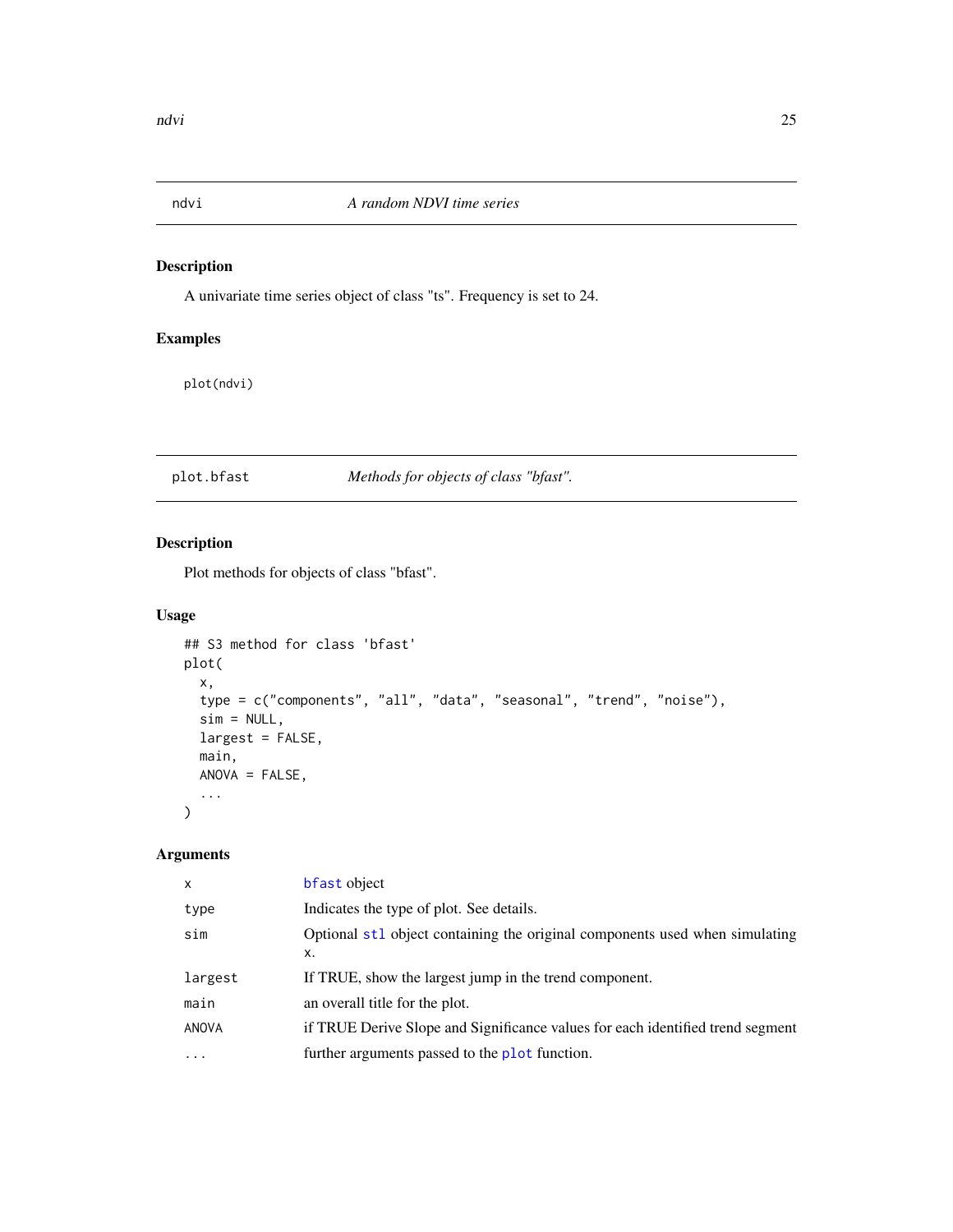#### <span id="page-25-0"></span>Details

This function creates various plots to demonstrate the results of a bfast decomposition. The type of plot shown depends on the value of type.

- components Shows the final estimated components with breakpoints.
- all Plots the estimated components and breakpoints from all iterations.
- data Just plots the original time series data.
- seasonal Shows the trend component including breakpoints.
- trend Shows the trend component including breakpoints.
- noise Plots the noise component along with its acf and pacf.

If sim is not NULL, the components used in simulation are also shown on each graph.

#### Value

No return value, called for side effects.

#### Author(s)

Jan Verbesselt, Rob Hyndman and Rogier De Jong

#### Examples

## See \code{\link[bfast]{bfast}} for examples.

| plot.bfastlite | Plot the time series and results of BFAST Lite |  |
|----------------|------------------------------------------------|--|
|                |                                                |  |

#### Description

The black line represents the original input data, the green line is the fitted model, the blue lines are the detected breaks, and the whiskers denote the magnitude (if magstat is specified).

#### Usage

```
## S3 method for class 'bfastlite'
plot(x, breaks = NULL, magstat = NULL, magcomp = "trend", ...)
```

| $\mathsf{x}$ | bfastlite object from bfastlite()                                                                                                       |
|--------------|-----------------------------------------------------------------------------------------------------------------------------------------|
| breaks       | number of breaks or optimal break selection method, see strucchangeRcpp::breakpoints()                                                  |
| magstat      | name of the magnitude column to plot (e.g. RMSD, MAD, diff), see the Mag com-<br>ponent of strucchangeRcpp::magnitude.breakpointsfull() |
| magcomp      | name of the component (i.e. column in x\$data_pp) to plot magnitudes of                                                                 |
| $\cdots$     | other parameters to pass to plot()                                                                                                      |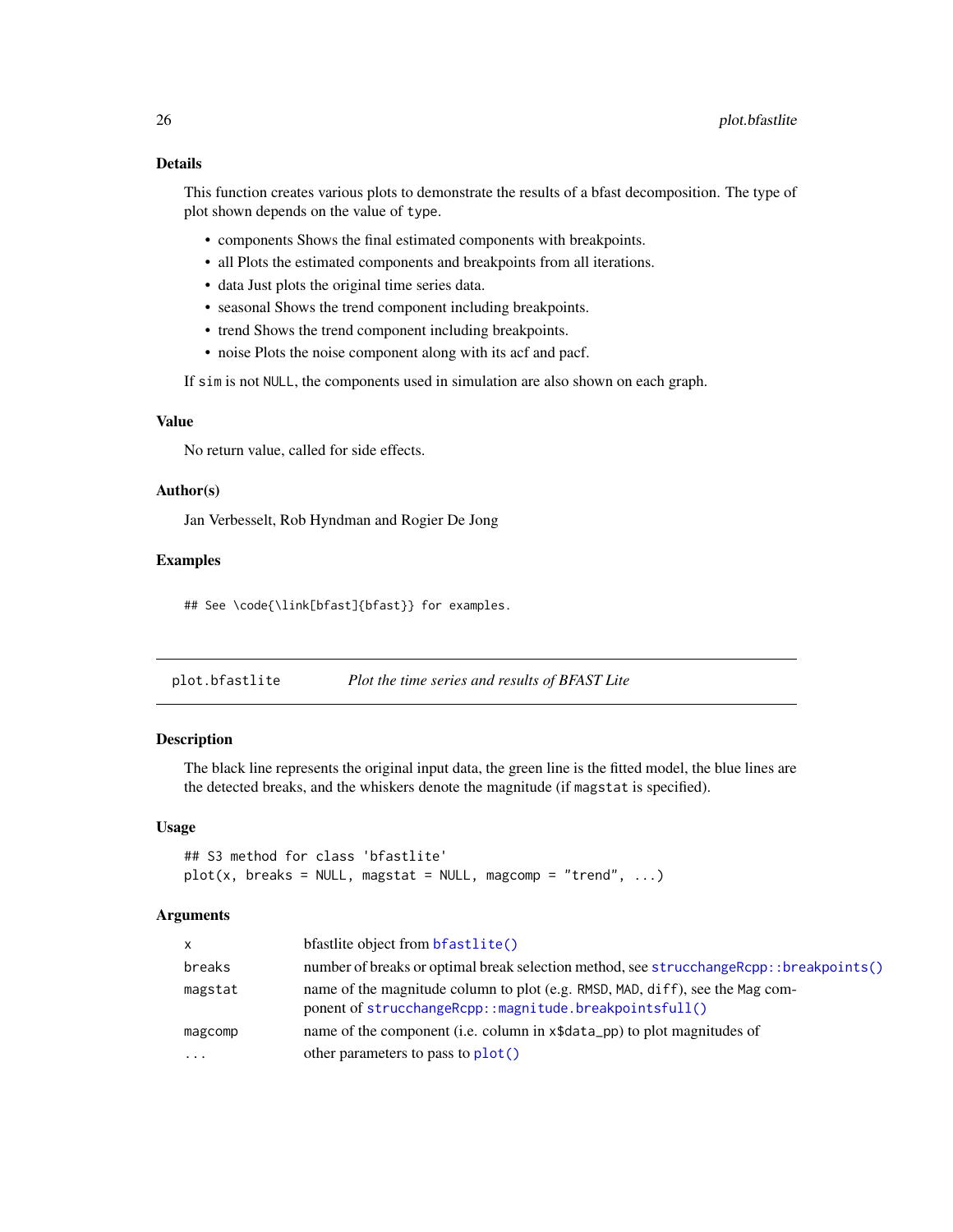#### <span id="page-26-0"></span>setoptions 27

#### Value

Nothing, called for side effects.

setoptions *Set package options with regard to computation times*

#### <span id="page-26-1"></span>Description

These functions set options of the bfast and strucchangeRcpp packages to enable faster computations. By default (set\_default\_options), these optimizations are enabled. Notice that only some functions of the bfast package make use of these options. set\_fast\_options is an alias for set\_default\_options.

#### Usage

```
set_default_options()
```
set\_fast\_options()

```
set_fallback_options()
```
#### Value

A list of modified options and their new values.

#### Examples

```
# run bfastmonitor with different options and compare computation times
library(zoo)
NDVIa <- as.ts(zoo(som$NDVI.a, som$Time))
set_default_options()
## Not run:
system.time(replicate(100, bfastmonitor(NDVIa, start = c(2010, 13))))
## End(Not run)
set_fallback_options()
## Not run:
system.time(replicate(100, bfastmonitor(NDVIa, start = c(2010, 13))))
## End(Not run)
```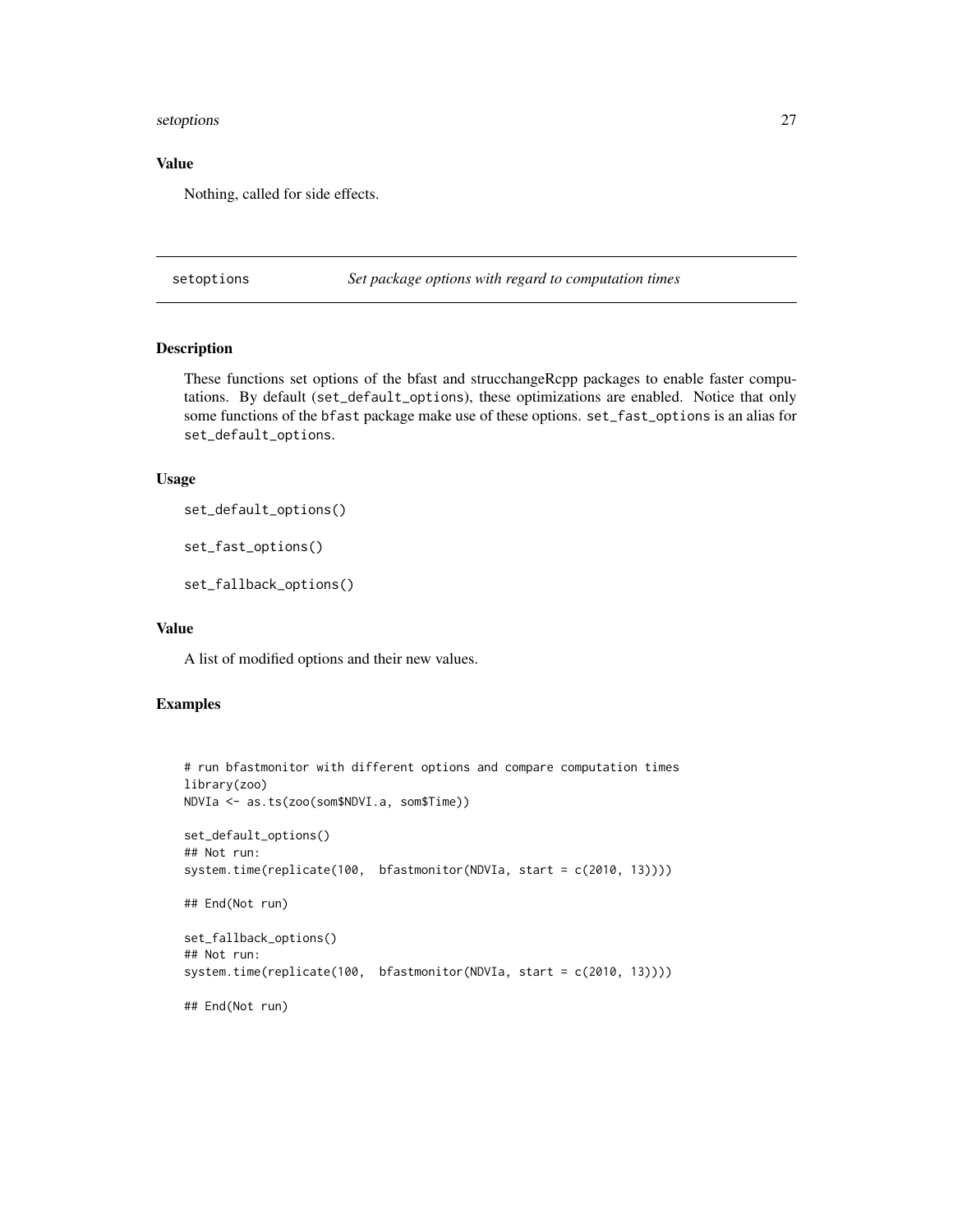#### <span id="page-27-1"></span><span id="page-27-0"></span>Description

simts is an object of class "stl" and consists of seasonal, trend (equal to 0) and noise components. The simulated noise is typical for remotely sensed satellite data.

#### Source

Verbesselt J, Hyndman R, Newnham G, Culvenor D (2010). "Detecting trend and seasonal changes in satellite image time series." *Remote Sensing of Environment*, 114(1), 106–115. ISSN 0034-4257, doi: [10.1016/j.rse.2009.08.014,](https://doi.org/10.1016/j.rse.2009.08.014) <https://doi.org/10.1016/j.rse.2009.08.014>.

#### Examples

```
plot(simts)
# References
citation("bfast")
```
<span id="page-27-2"></span>

som *Two 16-day NDVI time series from the south of Somalia*

#### Description

som is a dataframe containing time and two NDVI time series to illlustrate how the monitoring approach works.

#### Source

Verbesselt J, Zeileis A, Herold M (2012). "Near real-time disturbance detection using satellite image time series." *Remote Sensing of Environment*, 123, 98–108. ISSN 0034-4257, doi: [10.1016/](https://doi.org/10.1016/j.rse.2012.02.022) [j.rse.2012.02.022,](https://doi.org/10.1016/j.rse.2012.02.022) <https://doi.org/10.1016/j.rse.2012.02.022>.

#### Examples

```
## first define the data as a regular time series (i.e. ts object)
library(zoo)
NDVI <- as.ts(zoo(som$NDVI.b,som$Time))
plot(NDVI)
```